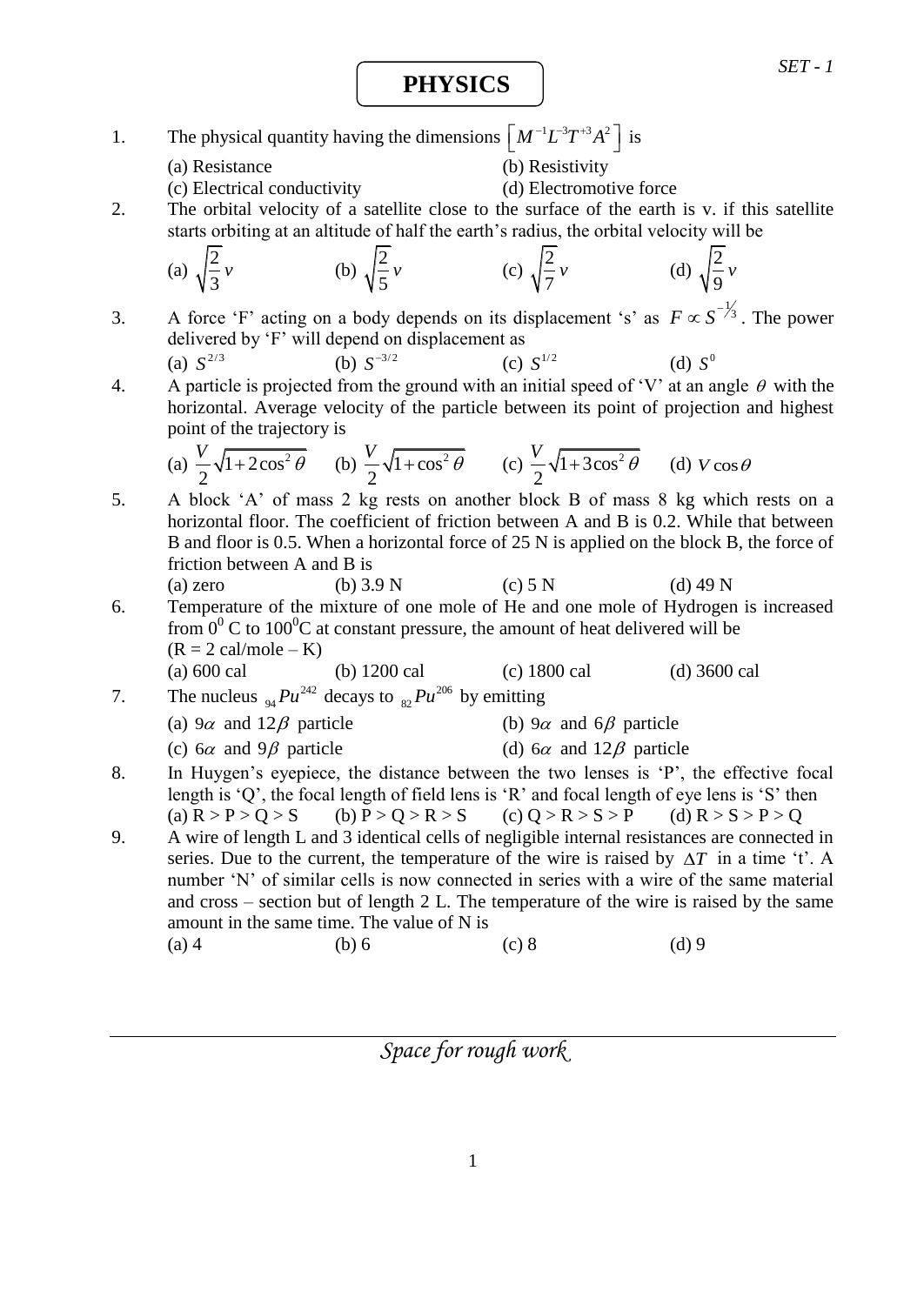10. The binding energy per nucleon for  $X^{200}$ ,  $A^{110}$  and  $B^{90}$  are 7.4 MeV, 8.2 MeV and 8.2 MeV respectively. The energy released in the reaction  $X^{200} \rightarrow A^{110} + B^{90} + energy$  is (a) 200 MeV (b) 160 MeV (c) 110 MeV (d) 90 MeV 11. If the momentum of an electron is changed by  $\Delta P$ , then the de Broglie wavelength

*SET - 1*

- associated with it changes by 0.5%. The possible initial momentum of the electrons will be
	- (a) 200 *P* (b) 199  $\Delta P$ (c)  $199\Delta P$ (d)  $400\Delta P$
- 12. A wire of length 1 m and radius 1 mm is subjected to a load. The extension is 'x'. The wire is melted and then drawn into a wire of square cross-section of side 1 mm. The extension under the same load is

(a) 
$$
\pi^2 x
$$
 (b)  $\pi x^2$  (c)  $\pi x$  (d)  $\pi / x$ 

- 13. Electric potential at any point is  $V = 5x + 3y + \sqrt{15}z$ , then the magnitude of intensity of electric field is
	- (a)  $3\sqrt{2}$  *units* (b)  $4\sqrt{2}$ *units*  $(c)$  5 $\sqrt{2}$  *units* (d) 7 units
- 14. For a series L-C-R circuit  $R = X_L = 2X_C$ . The impedence of the circuit and phase difference alternating voltage of the circuit will be

(a) 
$$
\frac{\sqrt{5}}{2}R
$$
,  $Tan^{-1}(2)$  (b)  $\sqrt{5}R$ ,  $Tan^{-1}(2)$  (c)  $\frac{\sqrt{5}}{2}R$ ,  $Tan^{-1}(\frac{1}{2})$  (d)  $\sqrt{5}R$ ,  $Tan^{-1}(\frac{1}{2})$ 

15. When a light incident on a medium at an angle of incidence 'i' and refracted into a second medium at angle of refraction 'r', the graph of  $\sin i$  and  $\sin r$  is shown in the figure, then the critical angle for the two media is

(a) 
$$
\sin^{-1}(\sqrt{3})
$$
 (b)  $\sin^{-1}(\frac{1}{\sqrt{3}})$  (c)  $\cos^{-1}(\frac{1}{\sqrt{3}})$  (d)  $\tan^{-1}(\frac{1}{2})$ 

16. Three rods A, B and C of the same length and same cross-sectional area are joined in series. Their thermal conductivities are in the ratio 1 : 2 : 1.5. If the open ends of A and C are at  $200^{\circ}$ C and  $18^{\circ}$ C respectively, the temperature at the junction of A and B in equilibrium is (a)  $156^{\circ}$ C (b)  $74^{\circ}$ C (c)  $116^{\circ}$ C (d)  $148^{\circ}$ C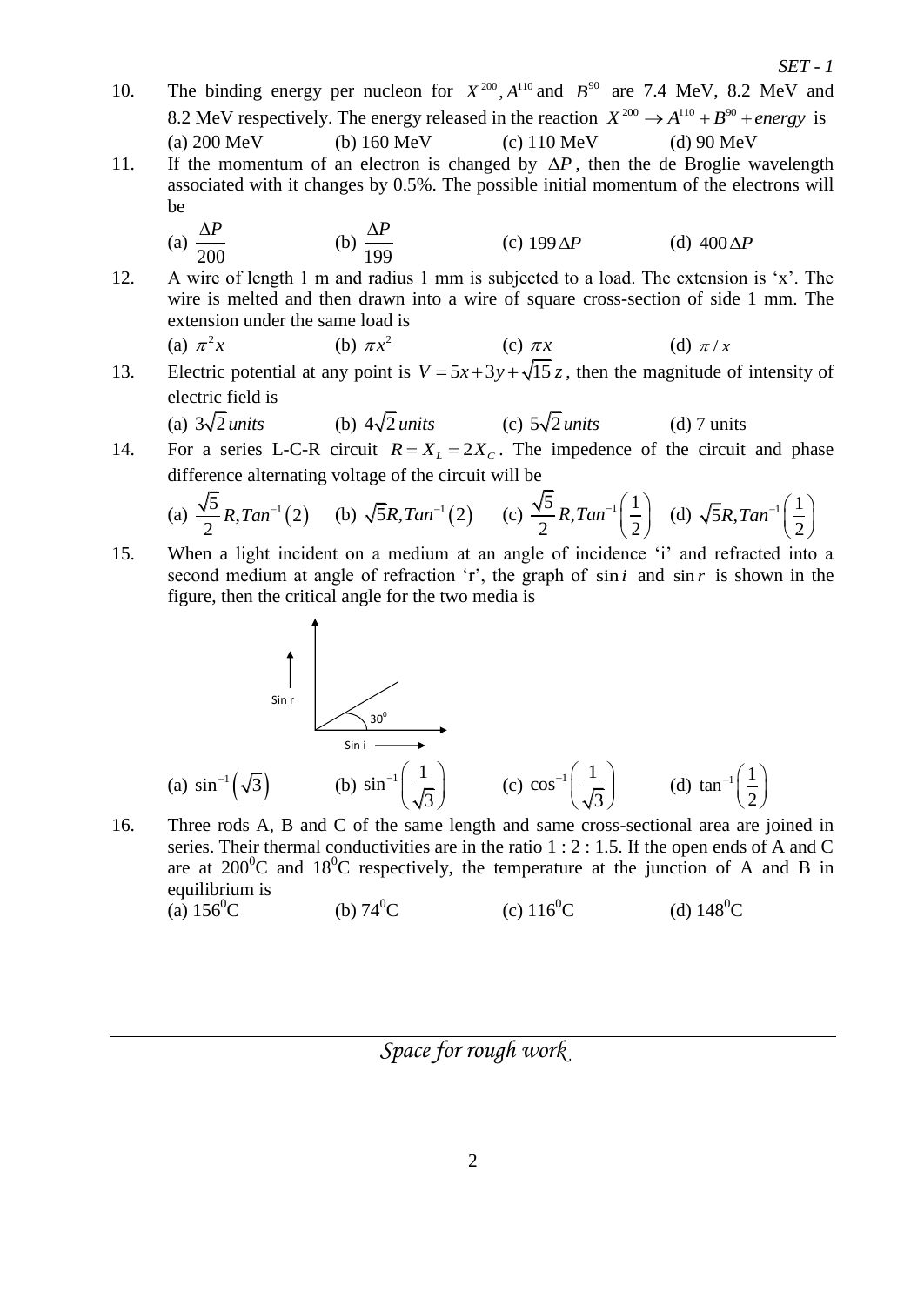17. A simple pendulum has a time period T when it is at north pole. Its time period when it is at equator  $(R = radius of earth)$ 

(a) 
$$
T\left[1+\frac{w^2R}{2g}\right]
$$
 (b)  $T\left[2+\frac{w^2R}{2g}\right]$  (c) T2wg (d)  $2\pi\sqrt{\frac{R}{g}}$ 

18. A wedge of mass 2 m and a cube of mass 'm' are shown in figure. Between cube and wedge there is no friction. The minimum coefficient of friction between wedge and ground so that wedge does not move is



(a) 0.1 (b) 0.2 (c) 0.25 (d) 0.5 19. An object of mass 5 kg falls from rest through a vertical distance of 20 m and attains a velocity of 10 m/s. Then the work done by the resistance of the air on the object is  $(g = 10 \text{ ms}^{-2})$ (a) – 750 J (b) 750 J (c) 1000 J (d) – 1000 J

20. Three metal spheres P, Q and R of densities d, 2  $\frac{d}{\infty}$  and 2d are falling down in a liquid of

density 4  $\frac{d}{t}$  with terminal velocities. The radii of the spheres are 2 *r* , r and 2r respectively. The ratio of terminal velocities of the spheres P, Q and R is

- (a)  $1:4:16$  (b)  $3:1:7$  (c)  $1:1:1$  (d)  $3:4:112$
- 21. A source of sound is moving along a circular orbit of radius 3 m with an angular velocity of 10 rad/s. A sound detector located far away from the source is executing linear simple harmonic motion along the line BD with amplitude  $BC = CD = 6$ m. The frequency of oscillation of the detector is  $\left( \frac{5}{2} \right)$  $\left(\frac{5}{\pi}\right)$  per sec. The source is at the point A when the detector

is at the point B. If the source emits a continuous sound wave of frequency 340 Hz. The maximum and minimum frequencies recorded by the detector is [Velocity of sound  $=$  330 m/s]



(a) 255 Hz, 442 Hz (b) 442 Hz, 255 Hz (c) 295 Hz, 482 Hz (d) 482 Hz, 295 Hz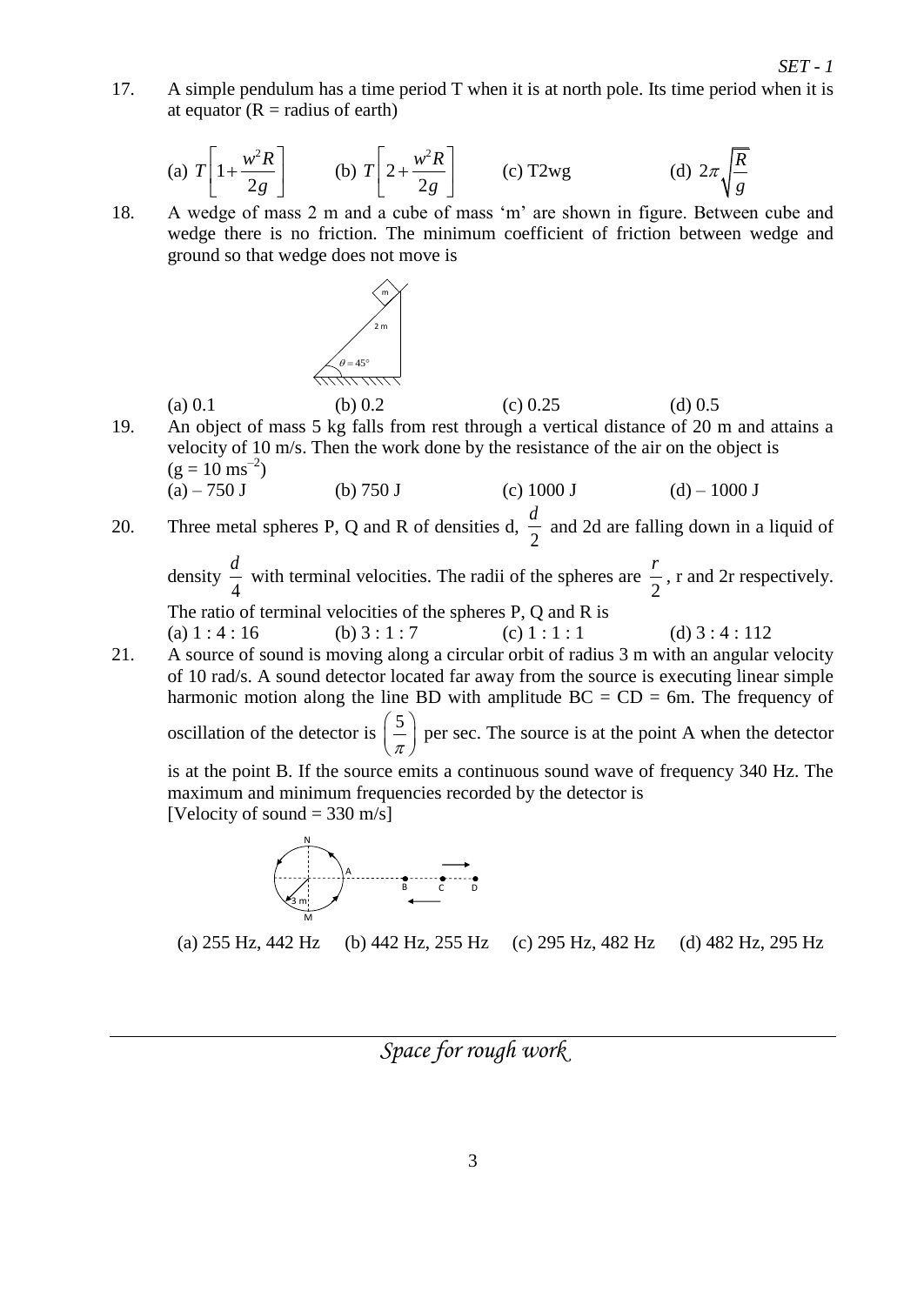- 22. Arrange the RMS current in ascending order for the following three sources of currents (I)  $X_0 \sin Wt$ (II)  $X_0$  sin wt cos wt (III)  $X_0$  sin wt +  $X_0$  cos wt (a) II, I, III (b) I, II, III (c) III, II, I (d) III, I, II
- 23. The sky wave propagation is suitable for radio waves of frequency (a) Upto 2 MHz (b) from 2 MHz to 20 MHz (c) from  $2 \text{ MHz}$  to  $30 \text{ MHz}$  (d) above  $30 \text{ MHz}$
- 24. A wire of mass 'm'; and length ' $\ell$ ' is bent in the from of a quarter circle. The moment of inertia of this wire about an axis passing through the centre of the quarter circle and perpendicular to the plane of the quarter circle is approximately (a)  $0.6$  ml<sup>2</sup> (b)  $ml^2$ (c)  $0.2 \text{ ml}^2$ (d)  $0.4$  ml<sup>2</sup>
- 25. A metal cube of coefficient of linear expansion ' $\alpha$ ' is floating in a beaker containing a liquid of coefficient of volume expansion  $\gamma$ . When the temperature is raised  $\Delta T$ , the depth upto which the cube is submerged in the liquid remains unchanged. The relation between  $\alpha$  and  $\gamma$  is (Ignore the expansion of the beaker)

(a) 
$$
\alpha = \gamma
$$
 \t\t (b)  $\alpha = \frac{\gamma}{3}$  \t\t (c)  $\alpha = \frac{\gamma}{2}$  \t\t (d)  $\alpha = 2\gamma$ 

26. A circular loop of radius 'r' carrying a current 'i' is held at the centre of another circular loop of radius  $R(\gg r)$  carrying a current I. The plane of the smaller loop makes an angle of  $30<sup>0</sup>$  with that of the larger loop. If the smaller loop is held fixed in this position by applying a single force at a point on its periphery, the minimum magnitude of this force is

(a) 
$$
\frac{\mu_0 \pi i Ir}{4R}
$$
 (b)  $\frac{\mu_0 \pi i Ir}{3R}$  (c)  $\frac{\mu_0 \pi i Ir}{2R}$  (d)  $\frac{\mu_0 \pi i Ir}{R}$ 

- 27. Two coils have self inductance  $L_1 = 4mH$  and  $L_2 = 1mH$  respectively. The currents in the two coils are increased at the same rate. At a certain instant of time both coils are given the same power. If  $I_1$  and  $I_2$  are the currents in the two cells at that instant of time respectively, then the value  $\frac{1}{1}$ 2 *I I* is
	- (a) 1 8 (b) 1 4 (c) 1 2 (d) 1
- 28. Two chambers one containing ' $m_1$ ' gm of a gas at a pressure  $P_1$  and other containing ' $m_2$ ' gm of a gas at a pressure  $P_2$  are put in communication with each other. If temperature remains constant, the common pressure reached will be

(a) 
$$
\frac{P_1 P_2 (m_1 + m_2)}{P_2 m_1 + P_1 m_2}
$$
 (b)  $\frac{m_1 m_2 (P_1 + P_2)}{P_2 m_1 + P_1 m_2}$  (c)  $\frac{P_1 P_2 m_1}{P_2 m_1 + P_1 m_2}$  (d)  $\frac{m_1 m_2 P_1}{P_2 m_1 + P_1 m_2}$ 

29. A vector  $\vec{a}$  makes 30<sup>0</sup> and  $\vec{b}$  makes 120<sup>0</sup> angle with the x-axis. The magnitude of these vectors are 3 unit and 4 unit respectively. The magnitude of resultant vector is (a) 3 unit (b) 4 unit (c) 5 unit (d) 1 unit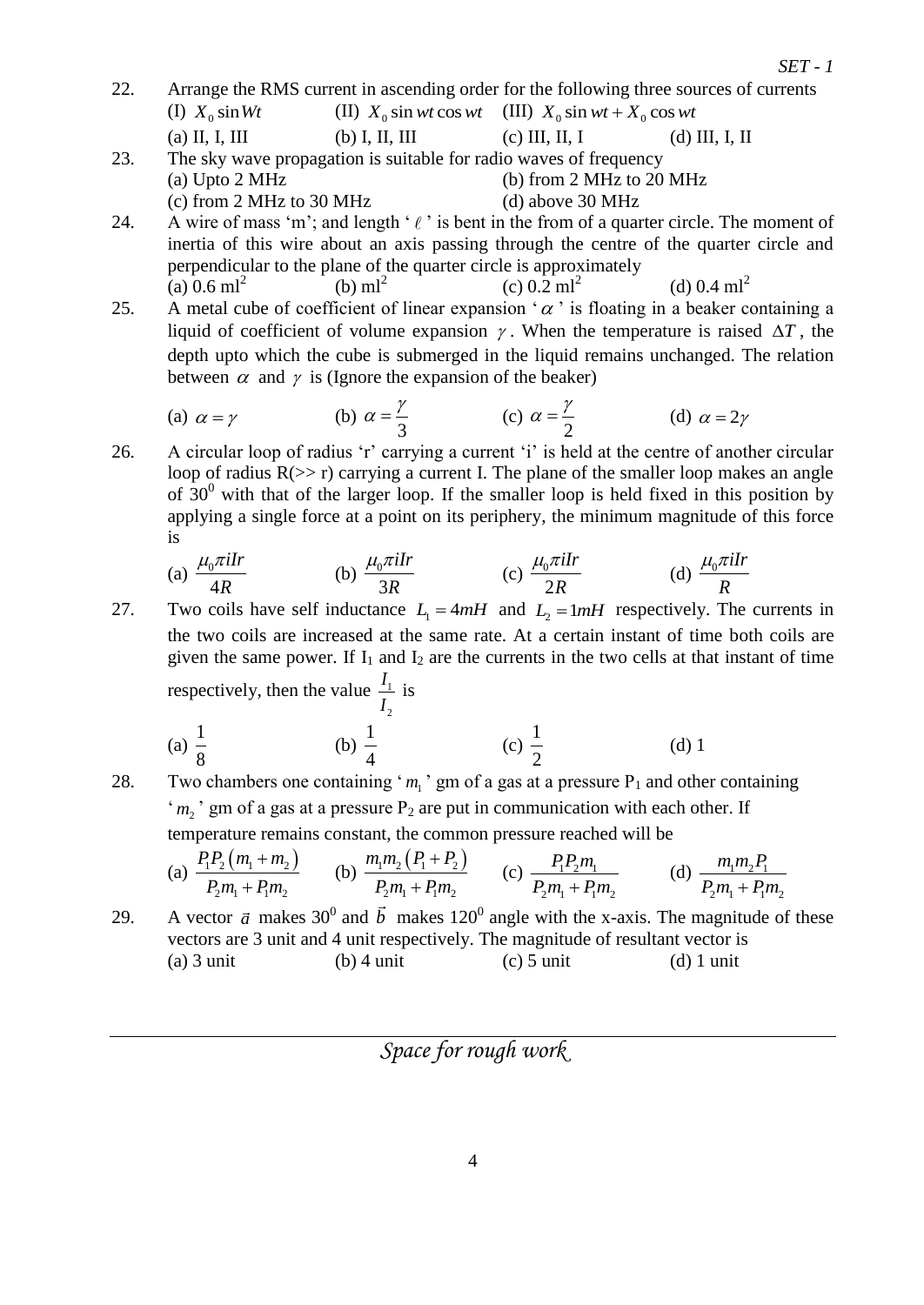30. Match the logic gates in List – I to the output for the given input A and B in List – II  $List - I$   $List - II$ 

 $(A)$  AND gate  $(I)$   $\overline{A+B}$  $(B)$  OR gate  $(II)$   $\overline{A \cdot B}$ (C) NAND gate (III)  $A + B$ (D) NOR gate  $(IV)$   $A \cdot B$ (a) A-III, B-I, C-IV, D-II (b) A-I, B-III, C-II, D-IV (c) A-II, B-I, C-IV, D-III (d) A-IV, B-III, C-II, D-I

31. Masses each 1 kg are placed at the vertices of an isosceles triangle ABC in which  $AC = BC = 5$  cm and  $AB = 8$  cm. The distance of centre of mass of the system from the vertex C is

- (a)  $2 \text{ cm}$  (b)  $1 \text{ cm}$  (c)  $1.5 \text{ cm}$  (d)  $3 \text{ cm}$ 32. An – inelastic ball is dropped from a height of 100 m. Due to the earth, 20% of its energy is lost. To what height will the ball rise?
- (a) 80 m (b) 40 m (c) 60 m (d) 20 m 33. A thermocouple of resistance 'r' has cold junction at t. It is in series with a galvanometer of resistance G. If thermocouple gives an emf of E volt<sup> $\textdegree$ </sup>C. The hot junction temperature when the galvanometer reads V volt is

(a) 
$$
t + \frac{VG}{E(G+r)}
$$
 (b)  $t + \frac{EG}{V(G+r)}$  (c)  $t + \frac{E(G+r)}{VG}$  (d)  $t + \frac{V(G+r)}{EG}$ 

34. The same mass of copper is drawn into two wires 1 mm thick and 2 mm thick. Two wires are then connected in parallel and current is passed. The heat produced in the wires is in the ratio

(a) 
$$
16:1
$$
 (b)  $1:1$  (c)  $1:16$  (d)  $1:4$ 

35. The lower end of a glass capillary tube is dipped in water. Water rises to a height of 8 cm. The tube is then broken at a height of 6 cm. The height of water column and angle of contact will be

(a) 
$$
6m, \sin^{-1}\left(\frac{3}{4}\right)
$$
 (b)  $6m, \cos^{-1}\left(\frac{3}{4}\right)$  (c)  $4m, \sin^{-1}\left(\frac{1}{2}\right)$  (d)  $4m, \cos^{-1}\left(\frac{3}{4}\right)$ 

- 36. A central fringe of the interference produced by light of wavelength  $6000A<sup>0</sup>$  is shifted to the position of  $5<sup>th</sup>$  bright fringe by introducing a thin glass plate of refractive index 1.5. The thickness of the plate will be
- (a)  $6 \times 10^{-4}$  *mm* (b)  $6 \times 10^{-4}$  *m* (c)  $6 \times 10^{-4}$  *cm* (d)  $6 \times 10^{-2}$  *m* 37. A short magnet produces a deflection of  $30^0$  when placed at a certain distance in tan A position of magnetometer. If another magnet of double the length and thrice the pole strength is placed at the same distance in tan B position the deflection produced is (a)  $30^0$ (b)  $60^0$ (c)  $45^0$ (d)  $120^0$
- 38. A variable capacitor is kept connected to a 10V battery. If the capacitance of the capacitor is changed from  $7\mu$ F to  $3\mu$ F, the change in the energy of the capacitor is

(a) 
$$
2 \times 10^{-4} J
$$
 (b)  $4 \times 10^{-4} J$  (c)  $6 \times 10^{-4} J$  (d)  $8 \times 10^{-4} J$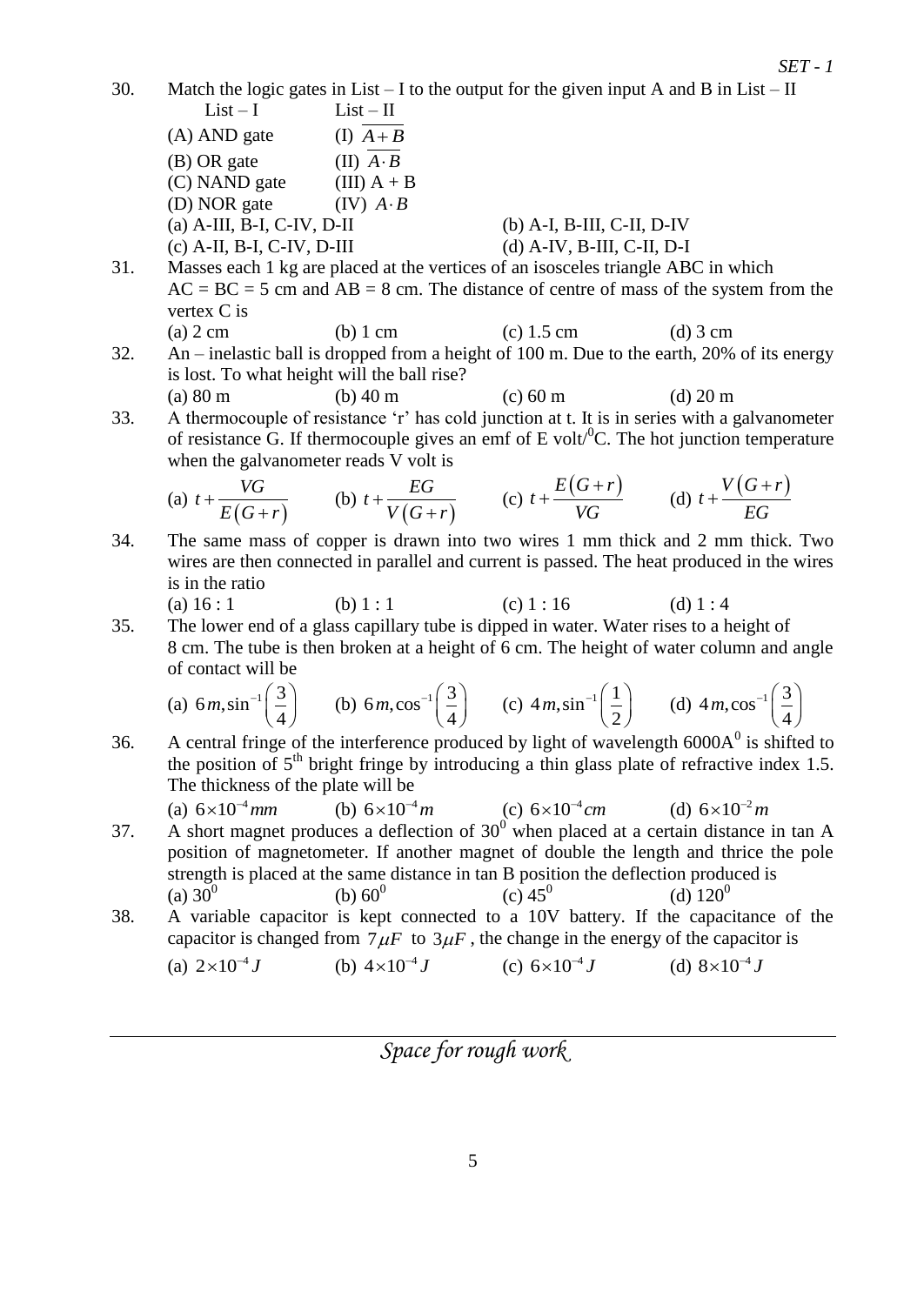- 39. Assertion (A): With the increase of target voltage, the energy of x-rays can be increased. Reason (R): The short wavelength limit of continuous X-ray spectrum varies inversely as the target voltage.
	- (a) Both A and R are true and R is the correct explanation of A
	- (b) Both A and R are true and R is not the correct explanation of A
	- (c) A is true, R is false  $(d)$  A is false, R is true
- 40. The fundamental frequency of a sonometer wire of length  $\ell$  is  $f_0$ . A bridge is now introduced at a distance of  $\Delta \ell$  from the centre of the wire  $(\Delta \ell \ll \ell)$ . The number of beats heard if both sides of the bridge are set into vibration in their fundamental modes are

(a) 
$$
\frac{8f_0\Delta\ell}{\ell}
$$
 (b)  $\frac{f_0\Delta\ell}{\ell}$  (c)  $\frac{2f_0\Delta\ell}{\ell}$  (d)  $\frac{4f_0\Delta\ell}{\ell}$ 

\* \* \*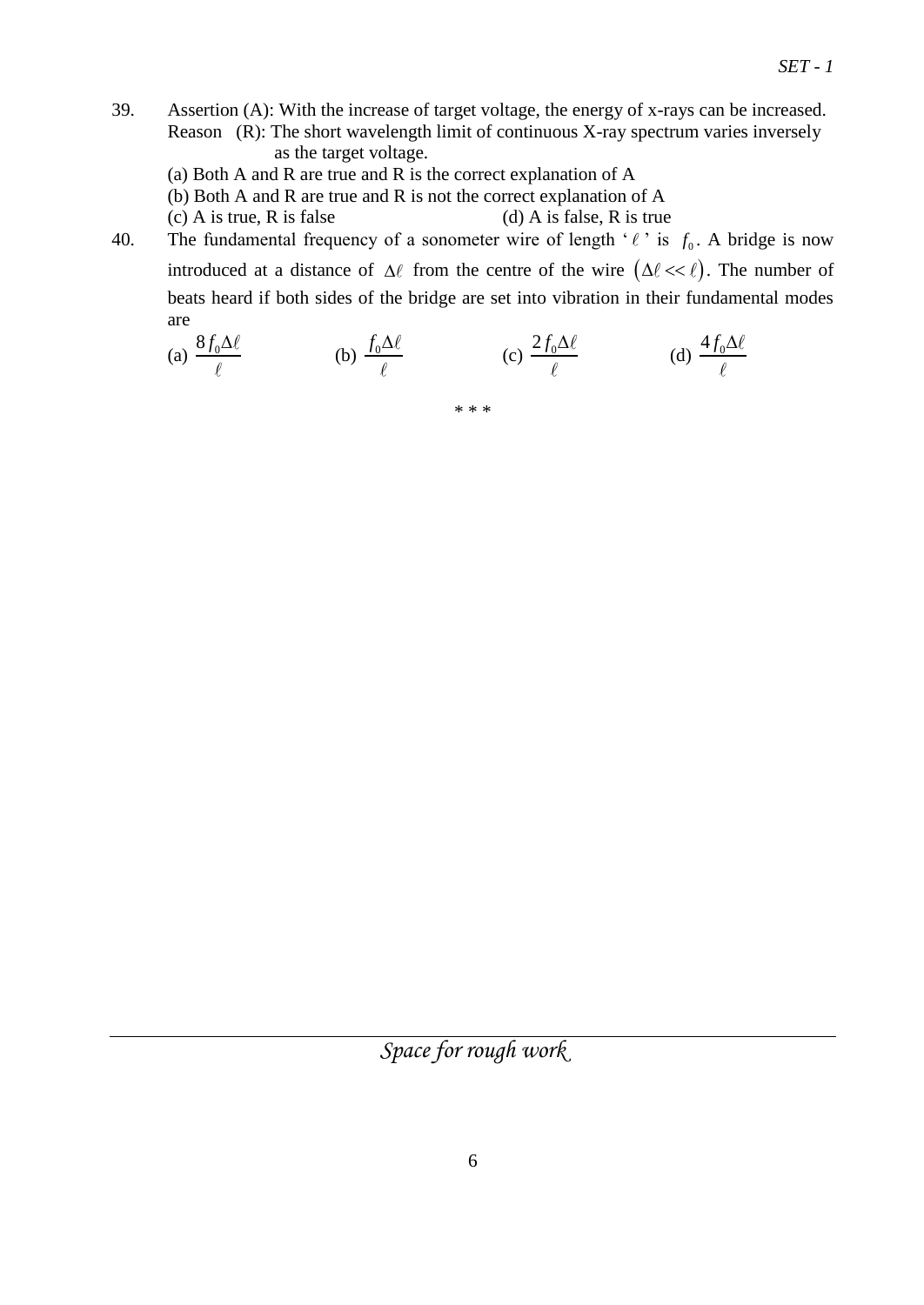## **CHEMISTRY**

| 41. | equivalent of this mass                                                                                                 |                              |                                                                       | In a nucleide one a.m.u. of mass dissipated into energy to bind its nulcueons is          |
|-----|-------------------------------------------------------------------------------------------------------------------------|------------------------------|-----------------------------------------------------------------------|-------------------------------------------------------------------------------------------|
|     | (a) $931.5 \text{ eV}$                                                                                                  |                              | (b) $931.5 \times 10^6$ MeV (c) $931.5 \times 10^6$ eV (d) $931.5$ Mv |                                                                                           |
| 42. | Which of the following is Isotope of $Ge_{32}^{76}$ ?                                                                   |                              |                                                                       |                                                                                           |
|     | (a) $_{33}As^{77}$                                                                                                      |                              | (b) $Ge_3^{77}$ (c) $Se_{34}^{77}$ (d) $Br^{80}$                      |                                                                                           |
| 43. | $number-24?$                                                                                                            |                              |                                                                       | How many electrons are present in the M-shell of an atom of an element with atomic        |
|     | (a) 5                                                                                                                   | (b) 6                        | $(c)$ 12                                                              | (d) $13$                                                                                  |
| 44. | The four Quantum numbers of the valency of electron potassium are                                                       |                              |                                                                       |                                                                                           |
|     | (a) 4, 0, 1, $\frac{1}{2}$ (b) 4, 1, 0, $\frac{1}{2}$ (c) 4, 0, 0, $\frac{1}{2}$ (d) 4, 1, 1, $\frac{1}{2}$             |                              |                                                                       |                                                                                           |
| 45. | What is the wave length of $H_{\beta}$ line the Balmer series of hydrogen spectrum?                                     |                              |                                                                       |                                                                                           |
|     | $(R = Ryd$ bergs's constant)                                                                                            |                              |                                                                       |                                                                                           |
|     | (a) $\frac{36}{5R}$ (b) $\frac{5R}{36}$ (c) $\frac{3R}{16}$                                                             |                              |                                                                       | (d) $\frac{16}{3R}$                                                                       |
|     |                                                                                                                         |                              |                                                                       |                                                                                           |
| 46. | Which of the following is the correct order of ionic radii?                                                             |                              |                                                                       |                                                                                           |
|     | (a) $Na^+ < Mg^{+2} < A\ell^{+3} < Si^{+4}$                                                                             |                              | (b) $A\ell^{+3} < Si^{+4} < Na^{+} < Mg^{+2}$                         |                                                                                           |
|     | (c) $Si^{+4} < A\ell^{+3} > Mg^{+2} > Na^{+}$                                                                           |                              | (d) $Na^+ > Mg^{+2} > A\ell^{+3} > Si^{+4}$                           |                                                                                           |
| 47. | Which of the following is a correct pair?                                                                               |                              |                                                                       |                                                                                           |
|     | (a) BeCl <sub>2</sub> , Linear (b) NH <sub>3</sub> , Linear (c) $CO_2$ , Tetra hedral (d) BF <sub>3</sub> , octa hedral |                              |                                                                       |                                                                                           |
| 48. | The correct order of Vanderwaals radius of F, Cl, and Br is                                                             |                              |                                                                       |                                                                                           |
|     | (a) $C\ell > F > Br$ (b) $Br > C\ell > F$ (c) $F > C\ell > Br$ (d) $Br > F > C\ell$                                     |                              |                                                                       |                                                                                           |
| 49. | The kinetic energy of 4 moles of nitrogen at $127^0C$ is _______ cals                                                   |                              |                                                                       |                                                                                           |
|     | $(a)$ 4400                                                                                                              | $(b)$ 3200                   | $(c)$ 4800                                                            | (d) $1524$                                                                                |
| 50. | What are the oxidation numbers of 'N' in $NH_4NO_3$ ?                                                                   |                              |                                                                       |                                                                                           |
|     | $(a) +3, -5$                                                                                                            | $(b) - 3, +5$                | (c) +3, +6<br>(d) -2, +2                                              |                                                                                           |
| 51. |                                                                                                                         |                              |                                                                       | 50 g of calcium carbonate was completely burnt in air. What is the weight (in gms) of the |
|     | residue?<br>(a) 2.8                                                                                                     | $(b)$ 28                     | $(c)$ 4.4                                                             | $(d)$ 44                                                                                  |
| 52. | Sodium hexa meta phosphate is known as                                                                                  |                              |                                                                       |                                                                                           |
|     | $(a)$ cal gon                                                                                                           | (b) permutit                 | (c) Natalite                                                          | (d) Nitrolim                                                                              |
| 53. | At what temperature the density of heavy water will be maximum?                                                         |                              |                                                                       |                                                                                           |
|     | (a) $0^0C$                                                                                                              | (b) $11.6^{\circ}$ C         | (c) $4^{0}C$                                                          | (d) $27^0C$                                                                               |
| 54. | Composition of carnallite is                                                                                            |                              |                                                                       |                                                                                           |
|     | (a) $Na3A\ell F6$                                                                                                       | (b) $KC\ell, MgC\ell, 6H, O$ | (c) $KNO3, MgNO3$                                                     | (d) None                                                                                  |
| 55. | $BC\ell_3 + H_2O \longrightarrow$ products formed are                                                                   |                              |                                                                       |                                                                                           |
|     | (a) $H_3BO_3 + HCl$ (b) $B_2O_3 + HCl$ (c) $B_2H_6 + HCl$ (d) No Reaction                                               |                              |                                                                       |                                                                                           |
|     |                                                                                                                         |                              |                                                                       |                                                                                           |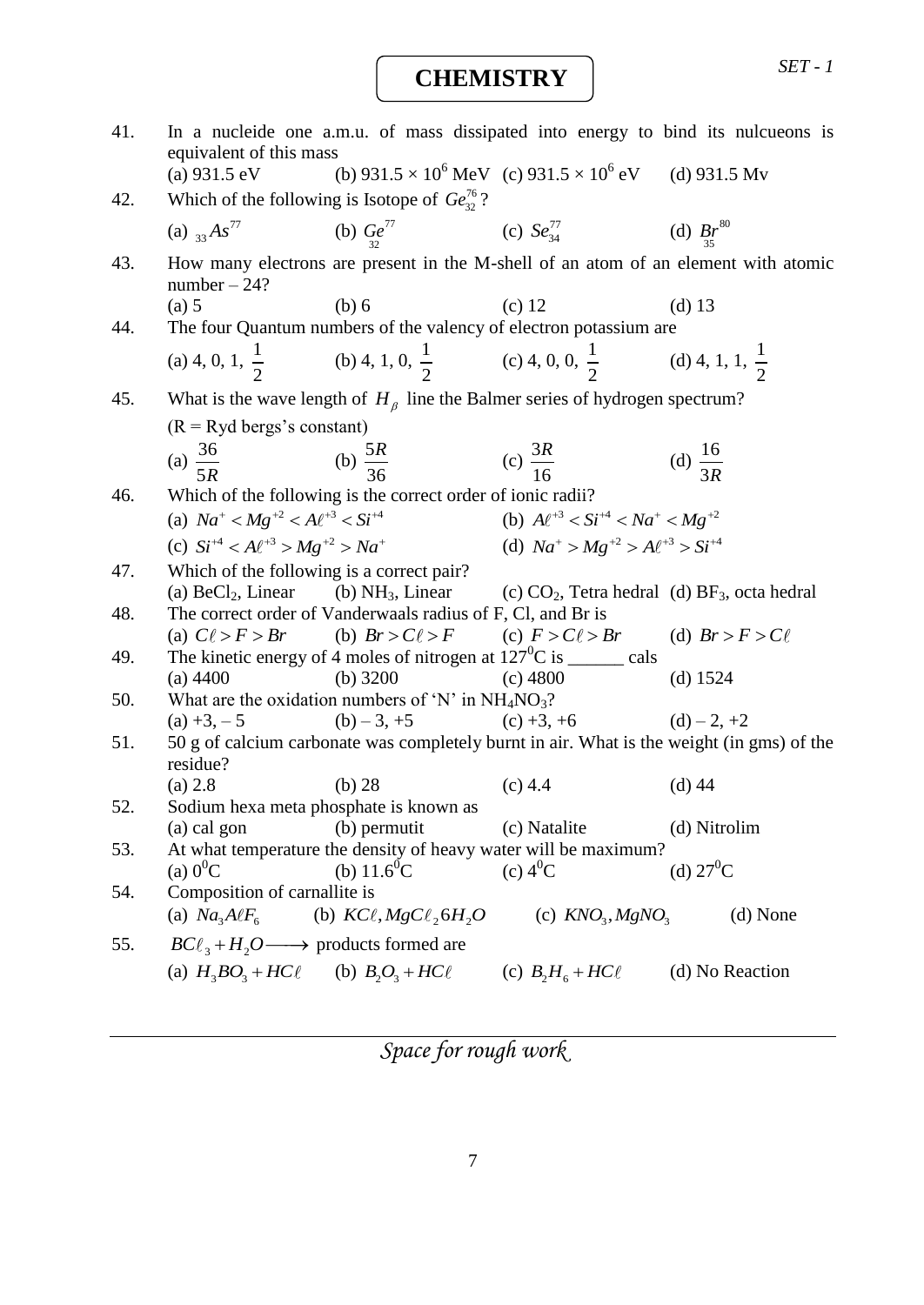56. Percentage of lead in lead pencil is (a)  $31 - 66$  (b)  $80$  (c)  $20$  (d) 0 57. Which of the following has pyramidal shape? (a)  $XeF_4$  (b)  $XeO_3$  (c)  $XeF_2$  (d)  $XeF_6$ 58. Which of the following is an organic compound? (a) CO (b) CO<sub>2</sub> (c) HCOOH (d) H<sub>2</sub>CO<sub>3</sub> 59.  $\frac{2^{O}}{2}$   $\Delta$   $\frac{P^{O}}{2}$   $\Delta$   $R$   $\frac{P^{O}}{2}$ (a) CO (b) CO<sub>2</sub><br>  $CaC_2 \xrightarrow{H_2O} A \xrightarrow{\text{Hot}} B \xrightarrow{\text{A/CC}\ell_3} C$ . C is (a) Toluene (b) Benzene (c) Acetylene (d) Chloro Benzene 60. Alkyl halide reaction with metallic sodium in dry ether solution is called (a) Friedal – Craft's reaction (b) Sand mayer's reaction (c) Wurtz reaction (d) Gabriel's reaction 61. Which one of the following is mainly responsible for depletion of ozone layer? (a) methane (b) carbon dioxide (c) water (d) chloro fluoro carbons 62. Which one of the following is diamagnetic ion?<br>(a)  $\text{Co}^{+2}$  (b)  $\text{Cu}^{+2}$  (c) (c)  $Mn^{+2}$  (d)  $Sc^{3+}$ 63. The Bond energies (in KJ mole<sup>-1</sup>) of P-H, As-H and N-H are respectively (a) 247, 138 and 389 (b) 247, 389 and 318 (c) 318, 389 and 247 (d) 318, 247 and 389 64. What are products formed when ammonia reacts with excess of chlorine? (a)  $N_2$  and  $NCl_3$  (b)  $NCl_3$  and  $HCl$  (c)  $N_2$  and  $NH_4$  Cl (d)  $N_2$  and HCl 65. Iron sulphide is heated in air to form A, an oxide of sulphur. A is dissolved in water to give an acid. The basicity of the acid is (a) 2 (b) 3 (c) 1 (d) zero 66. Which one of the following is a lyophillic colloidal solution? (a) smoke (b) Gold solution (c) starch Aqueous solution (d) cloud 67. Which of the following is not correct? (a) chlorophyll is responsible for the synthesis of carbohydrates in plants (b) the compound formed with the addition of oxygen to haemoglobin is called oxyhaemoglobin (c) Acetyl salicylic acid is known as asprin (d) The metal ion present in vitamin  $B_{12}$  is  $Mg^{+2}$ 68. The pH of aqueous KCl solution is 7.0. This solution was electrolysed for few seconds using Pt electrodes. Which of the following is correct? (a) The pH of solution decreases (b) The pH of solution increases (c)  $Cl_2$  is liberated at cathode (d) The pH of solution remains same 69. The heat of formations CO(g) and CO<sub>2</sub>(g) are  $\Delta H = -110$  and  $\Delta H = -393$  KJ mole<sup>-1</sup> respectively. What is the heat of reaction  $(\Delta H)$  (in Kj/mole) for the following reaction  $\bigcup_{(g)} \leftarrow \bigcup_{(g)} \leftarrow \bigcup_{(g)} \leftarrow \bigcup_{(g)} \leftarrow$ 1 *g*  $\frac{2}{(g)}$   $\frac{2}{(g)}$   $\frac{2}{(g)}$  $CO + \frac{1}{2}O_2 \longrightarrow CO$ 

*SET - 1*

(a) – 507 (b) – 142.5 (c) -283 (d) 504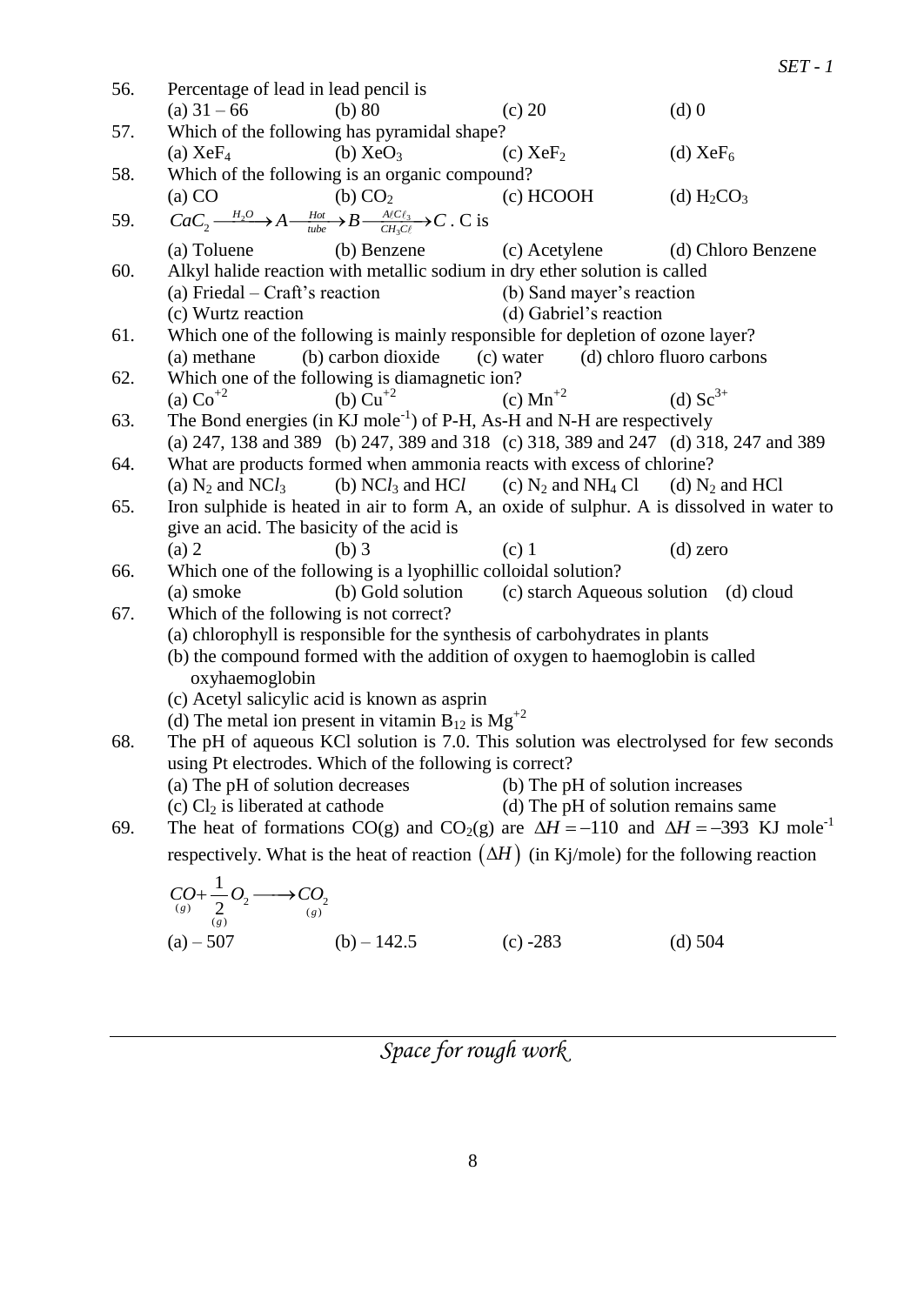| 70. | 250 ml of 1Mole $AgNO3$ solution?            |                                                                                                                             |                                       | What is the quantity of electricity (in coulombs) required to deposit all the silver from             |
|-----|----------------------------------------------|-----------------------------------------------------------------------------------------------------------------------------|---------------------------------------|-------------------------------------------------------------------------------------------------------|
|     | (a) $2412.5$                                 | (b) $24125$                                                                                                                 | $(c)$ 4825.0                          | (d) $48250$                                                                                           |
| 71. |                                              | Assertion (A): Molarity of a solution decreases with an increase of temperature                                             |                                       |                                                                                                       |
|     | Reason                                       | (R): As temperature increases volume of solution increases                                                                  |                                       |                                                                                                       |
|     |                                              | (a) Both A and R are true, R is correct explanation of A                                                                    |                                       |                                                                                                       |
|     |                                              | (b) Both A and R are true, R is not correct explanation of $A$                                                              |                                       |                                                                                                       |
|     | $(c)$ A is true, R is false                  |                                                                                                                             | (d) A is false, R is true             |                                                                                                       |
| 72. | Reason                                       | Assertion (A): The aqueous solution of $CH3COONa$ is alkaline in nature<br>(R): Acerate Iron under goes Anionic hydrolysis. |                                       |                                                                                                       |
|     |                                              | (a) Both A and R are true, R is correct explanation of A                                                                    |                                       |                                                                                                       |
|     |                                              | (b) Both A and R are true, R is not correct explanation of A                                                                |                                       |                                                                                                       |
|     | $(c)$ A is true, R is false                  |                                                                                                                             | (d) A is false, R is true             |                                                                                                       |
| 73. |                                              |                                                                                                                             |                                       | The rate constant of a first order reaction is $0.693$ min <sup>-1</sup> . What is the time (in min)  |
|     |                                              | required for reducing an initial concentration of 30 moles $lit-1$ to 7.5 mole $lit-1$                                      |                                       |                                                                                                       |
|     | $(a)$ 4                                      | $(b)$ 1                                                                                                                     | $(c)$ 2                               | $(d)$ 3                                                                                               |
| 74. |                                              |                                                                                                                             |                                       | For the following reaction $NH_{4(s)}HS \longrightarrow NH_{3(s)} + H_2S_{(s)}$ the total pressure at |
|     | equilibrium is 30 atm. The value of $K_p$ is |                                                                                                                             |                                       |                                                                                                       |
|     | (a) 15 $atm2$                                | (b) 225 $\text{atm}^2$ (c) 30 $\text{atm}^2$                                                                                |                                       | (d) 45 $atm2$                                                                                         |
| 75. |                                              | In the reaction $C_2H_5OH \xrightarrow[300^{\circ}C]{} X$ the molecular formula of X is:                                    |                                       |                                                                                                       |
|     | (a) $C_4H_6O$                                | (b) $C_4H_{10}O$                                                                                                            | (c) $C_2H_4O$                         | (d) $C_2H_6$                                                                                          |
| 76. |                                              | In which of the following reaction the product is Ether?                                                                    |                                       |                                                                                                       |
|     |                                              | (a) $C_6H_6 + CH_3COC\ell$ / Anhydrous $A\ell C\ell_3$ (b) $C_2H_5C\ell + aq KOH$                                           |                                       |                                                                                                       |
|     | (c) $C_2H_5C\ell+C_2H_5ONa$                  |                                                                                                                             |                                       | (d) $C_6H_6 + C_6H_5COC\ell$ /Anhydrous $A\ell C\ell_3$                                               |
| 77. |                                              | Which of the following pair is functional isomers?                                                                          |                                       |                                                                                                       |
|     | (a) $CH_3COCH_3, CH_3CHO$                    |                                                                                                                             | (b) $C_2H_5CO_2H$ , $CH_3CO_2CH_3$    |                                                                                                       |
|     | (c) $C_2H_5CO_2H_3CH_3CO_2C_2H_5$            |                                                                                                                             | (d) $CH_3CHO$ , $CH_3CO_2H$           |                                                                                                       |
| 78. |                                              | The product formed in the aldol condensation of Acetalde hyde is                                                            |                                       |                                                                                                       |
|     | (a) $CH_3CH_2CH$ ( <i>OH</i> ) CHO           |                                                                                                                             | (b) $CH_3$ -CH(OH)CH <sub>2</sub> CHO |                                                                                                       |
|     | (c) $CH_3CH(OH)COCH_3$                       |                                                                                                                             | (d) $CH_3CH_2CH_2CHO$                 |                                                                                                       |
| 79. |                                              | In the following reactions x and y are respectively                                                                         |                                       |                                                                                                       |
|     |                                              | $CH_3COOH + NH_3 \longrightarrow x \stackrel{\Delta}{\longrightarrow} y + H_2O$                                             |                                       |                                                                                                       |
|     | (a) $CH_3CONH_2, CH_4$                       |                                                                                                                             | (b) $CH_3COONH_4, CH_3CONH_2$         |                                                                                                       |
|     | (c) $CH_3CONH_2, CH_3COOH$                   |                                                                                                                             | (d) $CH_3NH_2, CH_3CONH_2$            |                                                                                                       |
| 80. |                                              | Which of the following is the molecular formula of tertiary amine?                                                          |                                       |                                                                                                       |
|     | (a) $C_2H_7N$                                | (b) $C_3H_9N$                                                                                                               | (c) $C_2H_5N$                         | (d) $CH_3N$                                                                                           |
|     |                                              |                                                                                                                             |                                       |                                                                                                       |

 $\ast$   $\ast$   $\ast$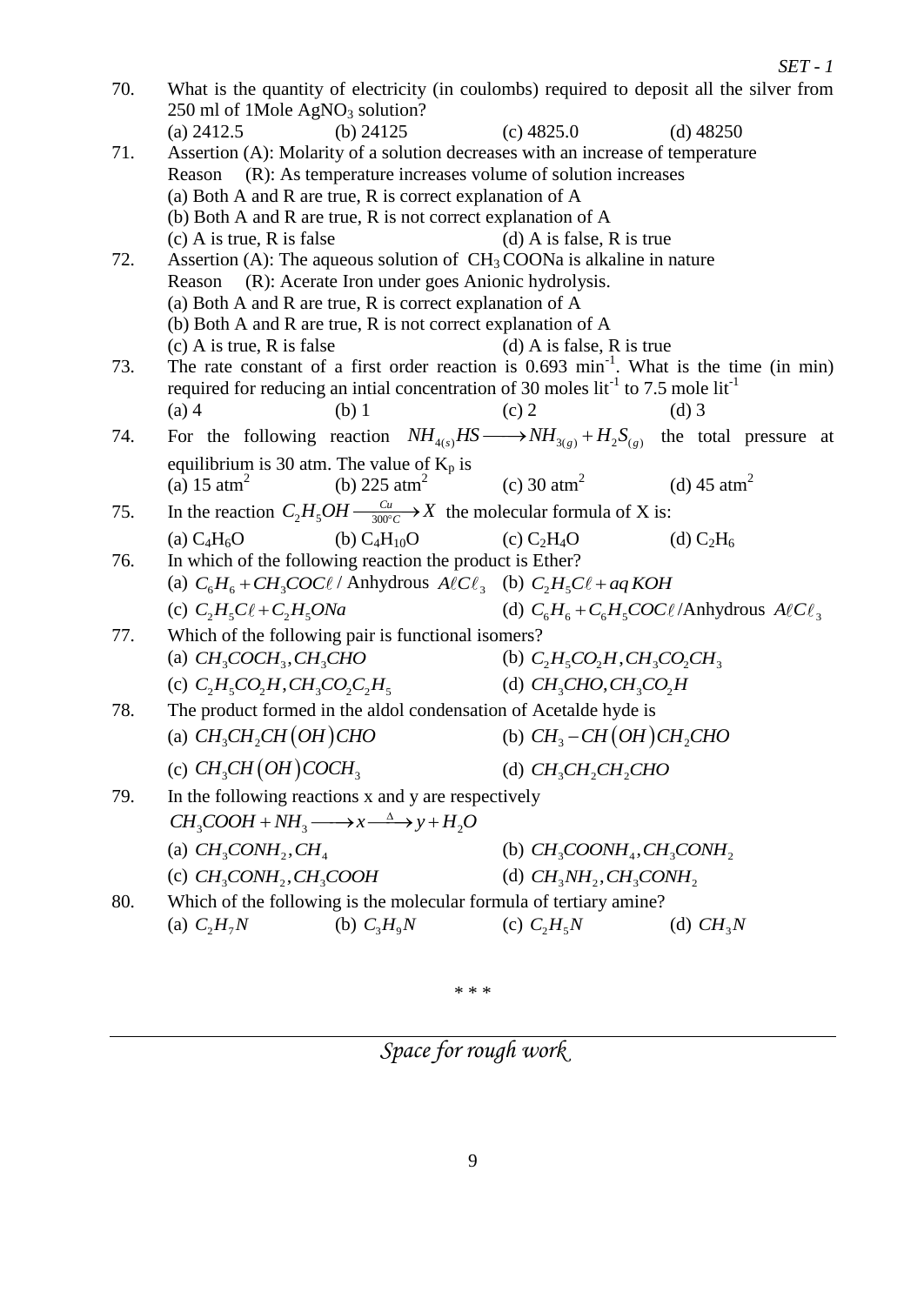**MATHEMATICS**

81. If Q denotes the set of all rational numbers and  $f\left(\frac{p}{q}\right) = \sqrt{p^2 - q^2}$  $\left(\frac{p}{q}\right) = \sqrt{p^2-q}$  $(q)$ for any  $\frac{p}{q} \in Q$ *q*  $\in Q$ , then observe the following statements (A)  $f\left(\frac{p}{q}\right)$  $\left(\frac{p}{q}\right)$ is real for each  $\frac{p}{q} \in Q$ *q*  $\in Q$  (B)  $f \left( \frac{p}{q} \right)$  $\left(\frac{p}{q}\right)$ is complex number for each  $\frac{p}{q} \in Q$ *q*  $\in$ (a) Both A and B are false  $(a)$  A is false, B is true (c) A is true, B is false (d) Both A and B are true 82. If  $a^x = b^y = c^z = d^w$  then the value of  $x \left( \frac{1}{a} + \frac{1}{b} + \frac{1}{c^w} \right)$  $\left(\frac{1}{y} + \frac{1}{z} + \frac{1}{w}\right)$  i  $(y \ z \ w)$ is (a) log*<sup>a</sup> bcd* (b) log*<sup>a</sup> abc*  $(c) \log_b cda$ (d)  $\log_c$  *dab* 83. The number of natural numbers less than 1000, in which no two digits are repeated is (a) 792 (b) 837 (c) 738 (d) 720 84. The difference between two roots of the equation  $x^3 - 13x^2 + 15x + 189 = 0$  is 2, then the roots of the equation are (a)  $-3, -7, -9$  (b) 3,  $-5, 7$  (c)  $-4, -7, 9$  (d)  $-3, 7, 9$ 85. The equation of the locus of z such that  $\left|\frac{z-i}{z}\right|=2$  $z + i$  $\left| \frac{-i}{i} \right| =$  $\overline{+}$ , where  $z = x + iy$  is a complex number of (a)  $3x^2 - 3y^2 - 10y + 3 = 0$ (b)  $3x^2 + 3y^2 - 10y + 9 = 0$ (c)  $3x^2 - 3y^2 + 10y - 3 = 0$ (d)  $3x^2 + 3y^2 + 10y + 3 = 0$ 86. In a triangle ABC,  $\frac{s-a}{s-a} = \frac{1}{s}$ 8  $\frac{s-a}{a} =$  $\Delta$  $\frac{s-b}{1} = \frac{1}{11}$ 12  $\frac{s-b}{s}$  =  $\Delta$  $\frac{s-c}{1}=\frac{1}{2}$ 24  $\frac{s-c}{s}$  =  $\Delta$ , then  $b =$ (a) 20 (b) 16 (c) 15 (d) 30 87. The function  $f(x)$  $\mathbf{0}$  $\log_e \left( \frac{1}{1} \right)$ 1 *x e*  $f(x) = x \int_{0}^{x} \log_e \left( \frac{1-x}{1+x} \right) dx$  $\left(\frac{1-x}{x}\right)_{dx}$  $= x \int_{0}^{x} \log_e \left( \frac{1-x}{1+x} \right) dx$ (a) an even function (b) a periodic function (c) an odd function (d) neither even nor odd 88.  $\overline{i}$   $\overline{j}$   $\overline{k}$ ,  $2\overline{i}$   $\overline{j}$   $\overline{j}$   $\overline{k}$ ,  $3\overline{i}$   $\overline{j}$   $\overline{j}$   $\overline{k}$  are positive vectors of 3 points in space, then the vector area of the triangle formed by them is (a)  $4\bar{i} + \frac{7}{2}$ 2  $\overline{i} + \frac{7}{2} \overline{j} + \overline{k}$  (b)  $4\overline{i} - \frac{7}{2}$ 2  $\overline{i} - \frac{7}{2} \overline{j} + \overline{k}$  (c)  $3\overline{i} + \frac{2}{7}$ 7  $\overline{i} + \frac{2}{5} \overline{k}$ (d)  $4\bar{i} - \frac{7}{2}$ 2  $\overline{i}$  –  $\frac{7}{2}$   $\overline{j}$  –  $\overline{k}$ 89. If  $x = \tan 15^\circ$ ,  $y = \cos ec75^\circ$  and  $z = 4\sin 18^\circ$  then (a)  $z > y > x$  (b)  $x > y > z$  (c)  $y > z > x$  (d)  $z > x > y$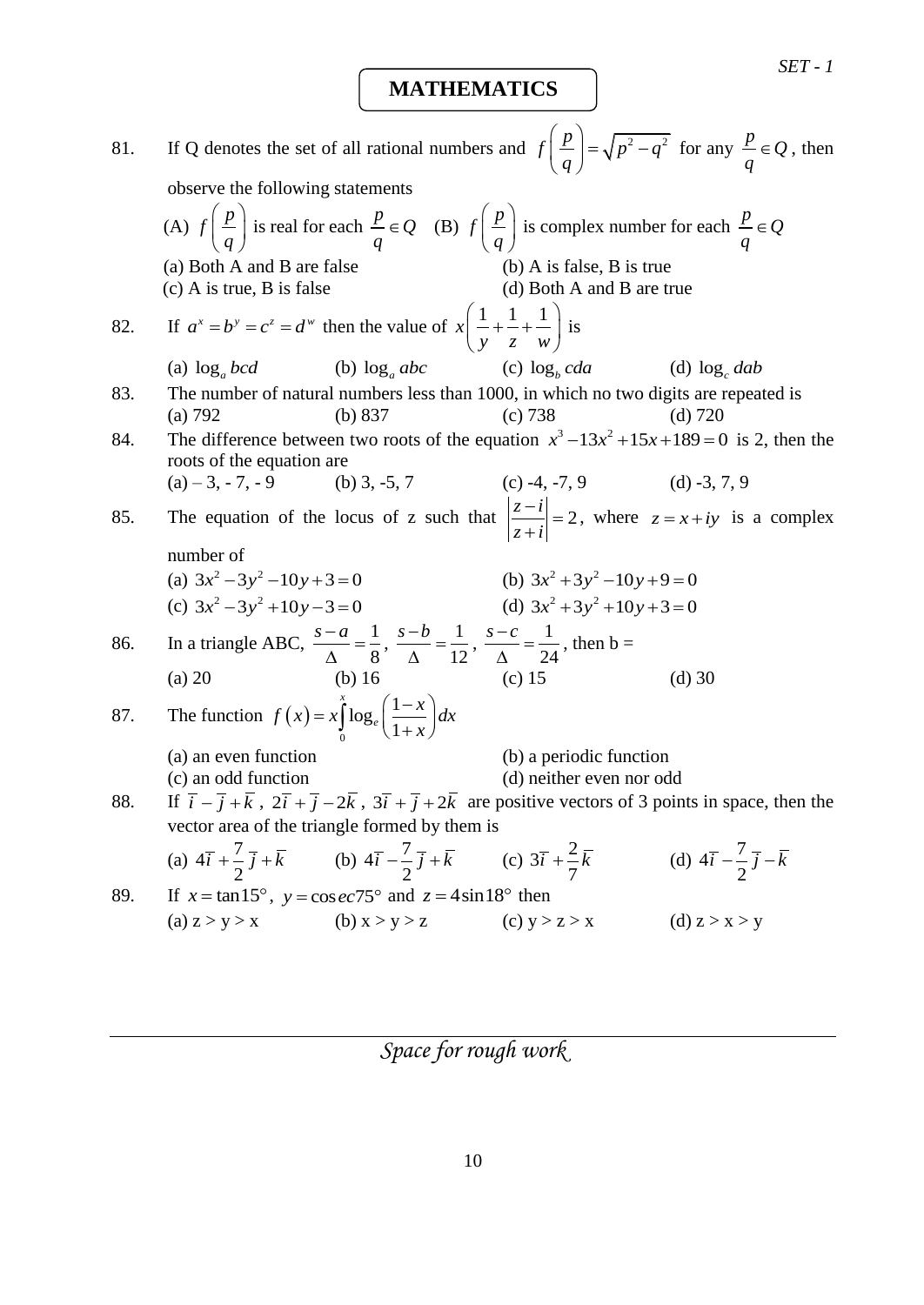90. 2 cos 2 *x*  $Lt \frac{\cos x}{x}$  $\rightarrow \frac{\pi}{2}$   $x - \frac{\pi}{2}$  $(a) -1$  (b) 1 2 π (d) 2  $-\frac{\pi}{2}$ 91. The maximum value of  $x^4 + x^2 + 1$  is (a)  $\frac{4}{5}$ 3 (b) not existing (c) 0 (d) 1 92. One of the two events A and B occur. If  $mP(A) = nP(B)$  then the odds in favour of B are (a)  $(m+n)$ : *n* (b)  $n : m$  (c)  $m : n$ (d)  $m:(n+m)$ 93.  $u = \log(x^3 + y^3 + z^3 - 3xyz)$ , then 2  $\left(\frac{\partial}{\partial x} + \frac{\partial}{\partial y} + \frac{\partial}{\partial z}\right)^2 u$  $\left(\frac{\partial}{\partial x}+\frac{\partial}{\partial y}+\frac{\partial}{\partial z}\right)u=$ (a)  $(x+y+z)^2$ 8  $x + y + z$  $\overline{a}$  $+ y + z$ (b)  $(x+y+z)^2$ 9  $x + y + z$ (c)  $(x+y+z)^2$ 8  $x + y + z$ (d)  $(x+y+z)^2$ 9  $x + y + z$  $\overline{a}$  $+ y +$ 94. If  $(x-\alpha)$  $\frac{\sin x}{\cos x}dx = Ax + b \log \sin(x - \alpha)$ sin *x*  $\frac{dx}{dx}$  *dx* = *Ax* + *b* log sin  $(x - \alpha)$  + *c*  $\int \frac{\sin x}{\sin (x-\alpha)} dx = Ax + b \log \sin (x-\alpha) + c$ , then (A, B) = (a)  $(-\cos \alpha, \sin \alpha)$  (b)  $(-\sin \alpha, \cos \alpha)$  (c)  $(\cos \alpha, \sin \alpha)$ (d) None 95. The image of the point (3, 4) with respect to the line  $3x+4y+5=0$  is (a)  $\left(\frac{21}{7}, \frac{28}{7}\right)$  $\left(\frac{21}{5}, \frac{28}{5}\right)$ (b)  $\left(\frac{-21}{7}, \frac{-28}{7}\right)$  $\left(\frac{-21}{5}, \frac{-28}{5}\right)$  (c)  $\left(\frac{22}{5}, \frac{23}{5}\right)$  $\left(\frac{22}{5}, \frac{23}{5}\right)$ (d)  $\left(\frac{21}{7}, \frac{-28}{7}\right)$ 5 5  $(21 -28)$  $\left(\overline{5},\overline{5}\right)$ 96. The differential equation obtained by eliminating the arbitrary constants a and b from  $xy = ae^x + be^{-x}$  is (a) 2  $x \frac{d^2y}{dx^2} - 2 \frac{dy}{dx} - xy = 0$  $\overline{dx^2}$  –  $\angle \frac{d}{dx}$  $-2\frac{dy}{dx}$  - xy = 0 (b) 2  $rac{d^2y}{dx^2} + 2\frac{dy}{dx} - 3xy = 0$  $+2\frac{dy}{dx}-3xy=0$ (c) 2  $x\frac{d^2y}{dx^2} + 2\frac{dy}{dx} - xy = 0$  $\frac{d^2}{dx^2} + 2\frac{d^2}{dx^2}$  $+2\frac{dy}{dx}-xy=0$ (d) 2  $rac{d^2y}{dx^2} - 2\frac{dy}{dx} + 3xy = 0$  $-2\frac{dy}{dx}+3xy=0$ 97. The solution of 2 2 *dy y*  $dx$   $xy - x$  $=$  $\overline{a}$ is (a)  $e^{\int x} = kx$  (b)  $e^{\int x} = ky$  (c)  $e^{-\int x} = kx$  (d)  $e^{-\int x} = ky$ 98.  $12 - \sqrt{68 + 48\sqrt{2}}$ (a)  $2 - \sqrt{2}$ 2- $\sqrt{2}$  (b)  $\sqrt{2} - \sqrt{3}$  (c)  $2 + \sqrt{2}$ (d)  $\sqrt{2} + \sqrt{3}$ 

*Space for rough work*

*SET - 1*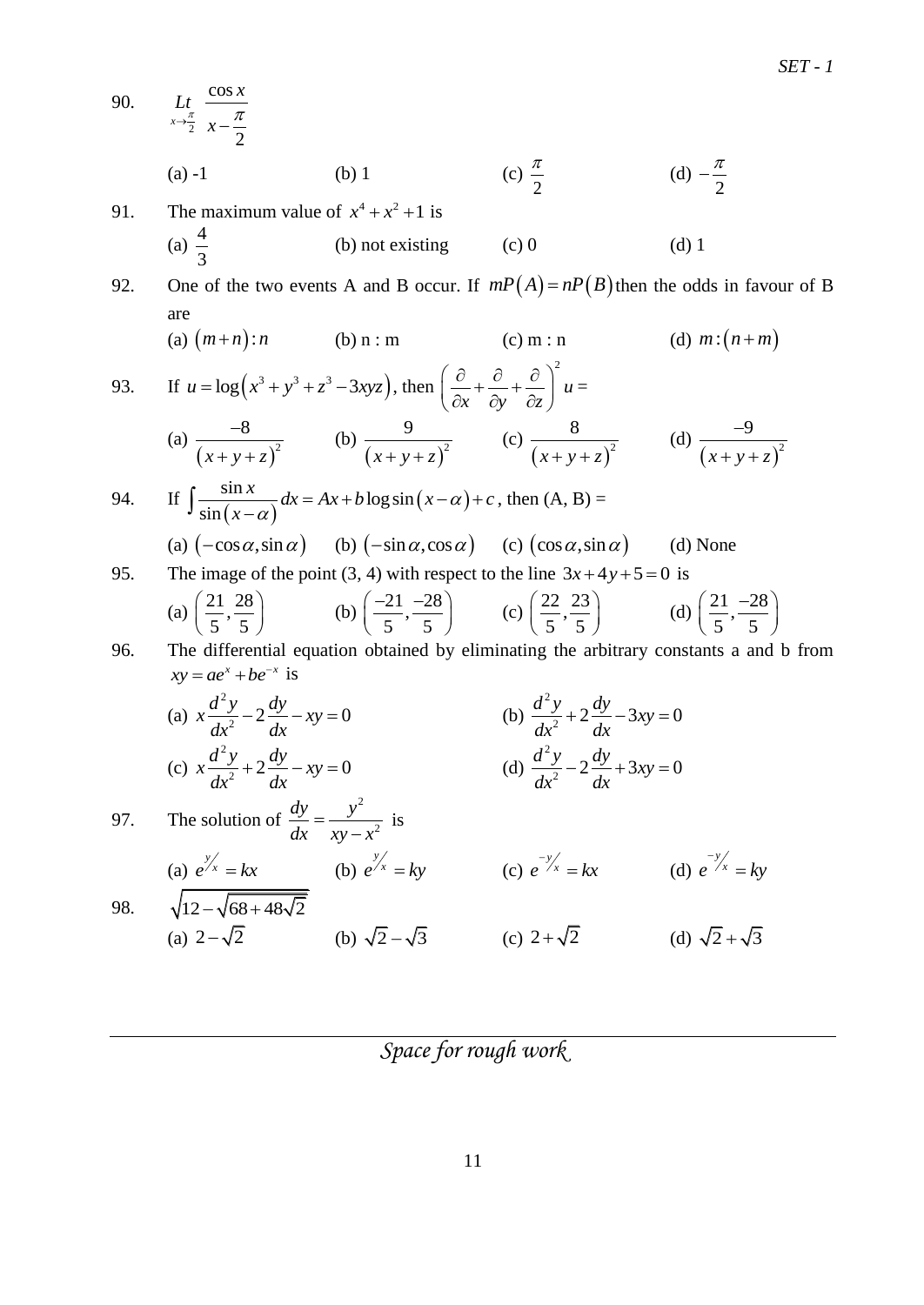99. If 
$$
\frac{3x+2}{(x+1)(2x^2+3)} = \frac{A}{x+1} + \frac{Bx+C}{2x^2+3}
$$
, then A + C - B =  
\n(a) 0 (b) 1 (c) 2 (d) 3  
\n100.  $\csc(215^\circ + \sec 15^\circ =$   
\n(a) 2\sqrt{2} (b) 2\sqrt{6} (c) 3\sqrt{6} (d) 4\sqrt{6}  
\n101. Seven balls are drawn simultaneously from a bag containing 5 white and 6 green balls.  
\nThe probability of drawing 3 white and 4 green balls is  
\n $\frac{7+6}{1!c_1}$  (b)  $\frac{5c_3+6c_4}{11c_7}$  (c)  $\frac{5c_2+6c_2}{11c_7}$  (d) None  
\n102. If  $f(x) =\begin{cases} \frac{1-\sqrt{2}\sin x}{x-4x} & \text{if } x \neq \frac{\pi}{4} \\ a & \text{if } x = \frac{\pi}{4} \end{cases}$  is continuous at  $\frac{\pi}{4}$ , then a =  
\n(a)  $\frac{1}{4}$  (b)  $\frac{2}{4}$  (c)  $\frac{3}{4}$  (d) None  
\n103. If  $L_0\left(\frac{\cos 4x + a \cos 2x+b}{x^4}\right)$  is finite, then the values of a, b are respectively  
\n(a) 5, -4 (b) 4, 5 (c) -5, -4 (d) -4, 3  
\n104. Dividing the interval, [0, 6] into 6 equal parts and by using trapezoidal rule the value of  $\int_0^6 x^3 dx$  approximately  
\n(a) 333 (b) 331 (c) 332 (d) 334  
\n105.  $\int_0^{\frac{\pi}{2}} \frac{dx}{1+\tan^3 x} =$   
\n(a)  $\pi$  (b)  $\frac{\pi}{2}$  (c)  $\frac{\pi}{4}$  (d)  $\frac{3\pi}{2}$   
\n106. Which of the function from z to z (set of integers) is a bijection?  
\n(a)  $f(x) = x+2$  (b)  $f(x) = 3x+1$  (c)  $f(x) = x^3$  (d) none  
\n107. The coefficient of  $x$ 

*SET - 1*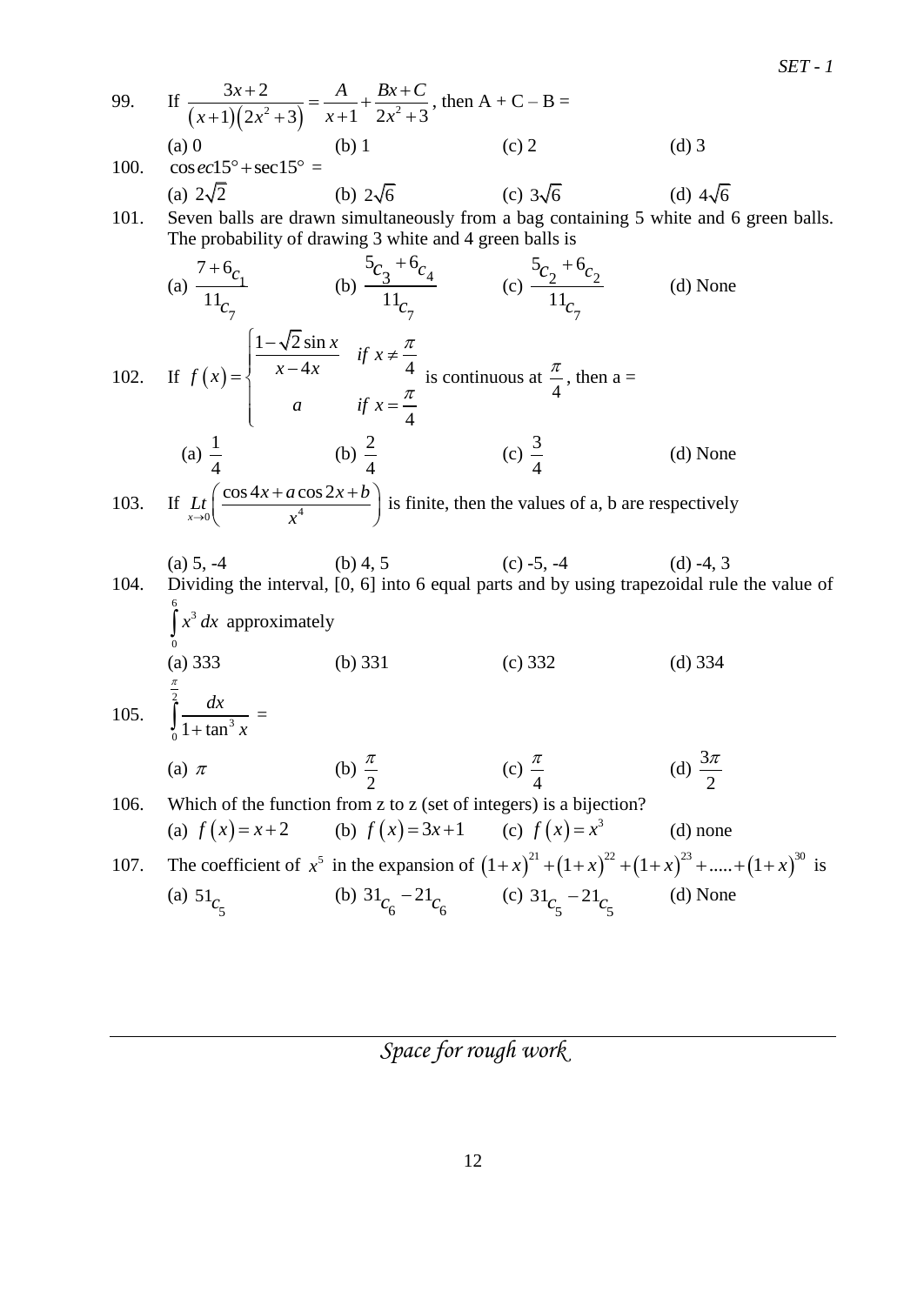*SET - 1*

108. If 
$$
a = \cos \frac{4\pi}{3} + i \sin \frac{4\pi}{3}
$$
, then  $\begin{vmatrix} 1 & 1 & 1 \ 1 & a & a^2 \ a^2 & a \end{vmatrix}$  is  
\n(a) purely real (b) purely imaginary (c) complex number (d) 0  
\n109. The period of  $\cos x \sin \left(\frac{\pi}{4} - x\right)$  is  
\n(a)  $\frac{\pi}{2}$  (b)  $\frac{\pi}{3}$  (c)  $\pi$  (d)  $\frac{\pi}{4}$   
\n110. If  $\int (\sin 2x - \cos 2x) dx = \frac{1}{\sqrt{2}} \sin (2x - k) + c$ , then  $k =$   
\n(a)  $\frac{-5\pi}{3}$  (b)  $\frac{5\pi}{4}$  (c)  $\frac{5\pi}{3}$  (d)  $\frac{-5\pi}{4}$   
\n111. If  $f(x + y) = f(x)f(y) \forall x, y$  and  $f(x) \neq 0$ , then  $f'(x) =$   
\n(a)  $f'(x)$  (b)  $f'(y)$  (c)  $f(x)f(y)$  (d)  $f(x)f'(0)$   
\n112.  $\int \frac{2x + 3}{x^2 + x + 1} dx$   
\n(a)  $\log |x^2 + x + 1| + \frac{2}{\sqrt{3}} \log \left(\frac{2x + 1}{\sqrt{3}}\right) + c$  (b)  $\log |x^2 + x + 1| + \frac{4}{\sqrt{3}} \tan^{-1}\left(\frac{2x + 1}{\sqrt{3}}\right) + c$   
\n(c)  $\log |x^2 + x + 1| + \frac{5}{\sqrt{3}} \tan^{-1}\left(\frac{2x + 1}{\sqrt{3}}\right) + c$  (d)  $\log |x^2 + x + 1| + \frac{1}{\sqrt{3}} \tan^{-1}\left(\frac{2x + 1}{\sqrt{3}}\right) + c$   
\n113. The sum of the series  $1 + \frac{1}{4 \cdot 2!} + \frac{1}{16 \cdot 4!} + \frac{1}{64 \cdot 6!} + \dots$  is  
\n(a)  $\frac{e+1}{2\sqrt{e}}$  (b)  $\frac{$ 

(a)  $7x - 2y - 12 = 0$  (b)  $7x + 2y - 12 = 0$  (c)  $7x + 2y + 12 = 0$  (d) None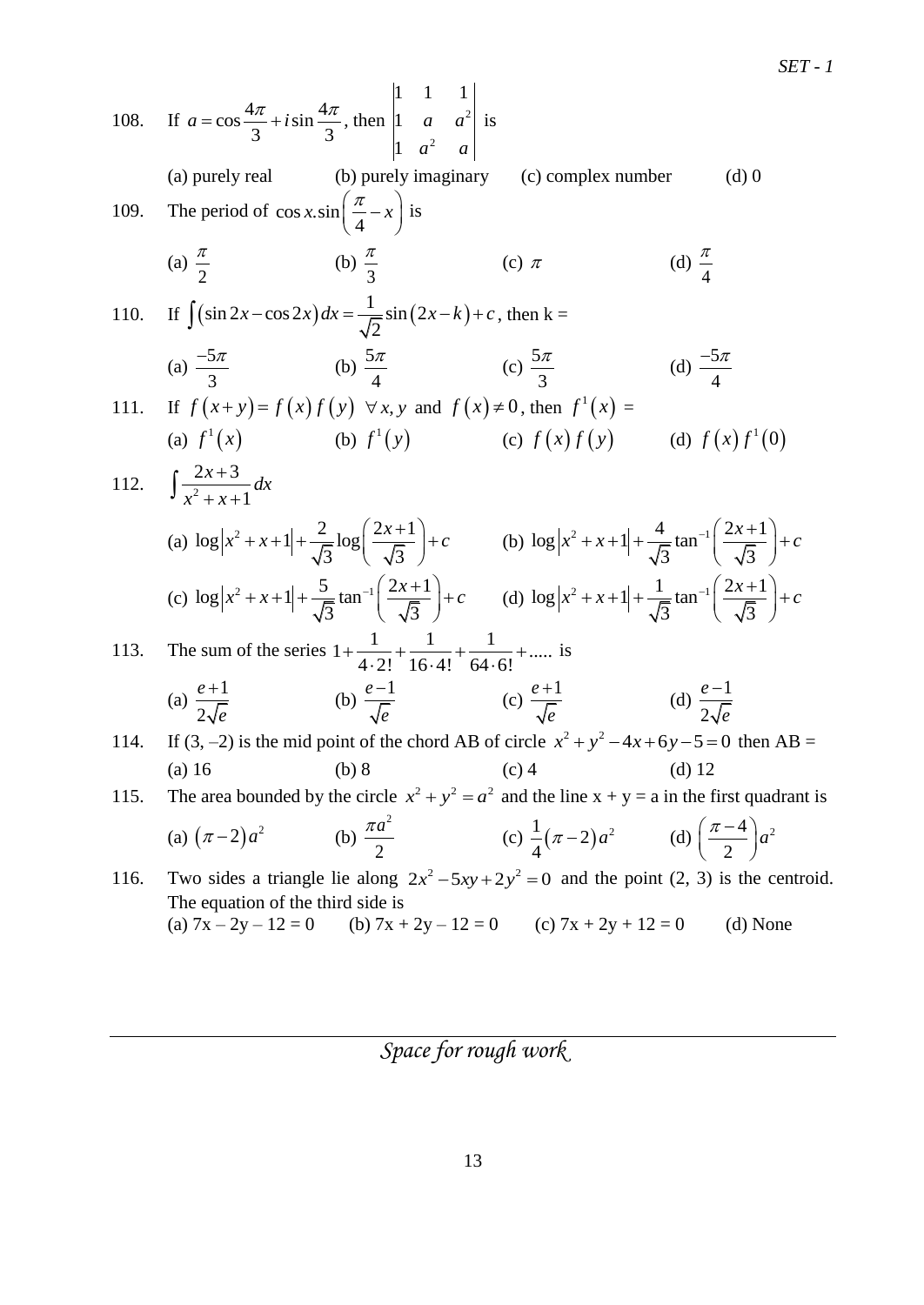|      |                                                                                                                                    |                                                                                                                                                                               |                                                                                                                                          | $SET - 1$                                                                                                                                                                                                      |
|------|------------------------------------------------------------------------------------------------------------------------------------|-------------------------------------------------------------------------------------------------------------------------------------------------------------------------------|------------------------------------------------------------------------------------------------------------------------------------------|----------------------------------------------------------------------------------------------------------------------------------------------------------------------------------------------------------------|
| 117. | given by                                                                                                                           |                                                                                                                                                                               |                                                                                                                                          | The latus rectum of a parabola whose focal chord is PSQ such that $SP = 3$ and $SQ = 2$ is                                                                                                                     |
|      |                                                                                                                                    | (a) $\frac{12}{5}$ (b) $\frac{24}{5}$ (c) $\frac{16}{5}$                                                                                                                      |                                                                                                                                          | (d) $\frac{48}{5}$                                                                                                                                                                                             |
| 118. |                                                                                                                                    | The line $r\cos(\theta-\alpha) = p$ , $r\sin(\theta-\alpha) = q$ are                                                                                                          |                                                                                                                                          |                                                                                                                                                                                                                |
| 119. | (a) parallel to each other                                                                                                         |                                                                                                                                                                               | (b) inclined at an angle $\alpha$ to each other<br>(c) inclined at an angle $60^0$ to each other (d) perpendicular to each other         | The equation of the pair of straight lines perpendicular to the pair                                                                                                                                           |
|      | (a) $2x^2 + 5xy + 2y^2 = 0$                                                                                                        | $2x^2 + 5xy + 2y^2 + 10x + 5y = 0$ and passing through the origin is                                                                                                          |                                                                                                                                          |                                                                                                                                                                                                                |
|      | (c) $2x^2 + 3xy + y^2 = 0$                                                                                                         |                                                                                                                                                                               | (b) $2x^2 - 3xy + y^2 = 0$<br>(d) $2x^2 - 5xy + 2y^2 = 0$                                                                                |                                                                                                                                                                                                                |
| 120. |                                                                                                                                    | The product of the distinct $(2n)^{th}$ roots of $1+i\sqrt{3}$ is equal to                                                                                                    |                                                                                                                                          |                                                                                                                                                                                                                |
|      |                                                                                                                                    |                                                                                                                                                                               |                                                                                                                                          |                                                                                                                                                                                                                |
|      |                                                                                                                                    |                                                                                                                                                                               | (a) $\frac{1+i\sqrt{3}}{4}$ (b) $\frac{-1+i\sqrt{3}}{2}$ (c) $-1-i\sqrt{3}$ (d) $1+i\sqrt{3}$                                            |                                                                                                                                                                                                                |
| 121. | the greatest side is                                                                                                               |                                                                                                                                                                               |                                                                                                                                          | The angles of a triangle are in the ratio $3:5:10$ . Then the ratio of the smallest side to                                                                                                                    |
| 122. | (a) $1:\sin 10^{\circ}$                                                                                                            |                                                                                                                                                                               | (b) $1:2\cos 10^{\circ}$ (c) $1:\sin 20^{\circ}$<br>elevation is found to be $60^{\circ}$ . Then the height of the object (in meters) is | (d) 1: $\cos 20^\circ$<br>The elevation of an object on a hill is observed from a certain point in the horizontal<br>plane through its base, to be $30^0$ . After walking 120 m towards it on level ground the |
|      | (a) 120                                                                                                                            | (b) $140$                                                                                                                                                                     | (c) $140\sqrt{3}$ (d) $60\sqrt{3}$                                                                                                       |                                                                                                                                                                                                                |
| 123. | $\begin{vmatrix} \log e & \log e^2 & \log e^3 \\ \log e^2 & \log e^3 & \log e^4 \\ \log e^3 & \log e^4 & \log e^5 \end{vmatrix} =$ |                                                                                                                                                                               | (a) 0 (b) $2\log e$ (c) $3\log e$ (d) $4\log e$                                                                                          |                                                                                                                                                                                                                |
| 124. |                                                                                                                                    |                                                                                                                                                                               |                                                                                                                                          | The length of the tangent around to the circles $x^2 + y^2 - 2x + 4y - 11 = 0$ from the                                                                                                                        |
|      | point $(1, 3)$ is<br>$(a)$ 3                                                                                                       | $(b) -3$                                                                                                                                                                      | $(c)$ 4                                                                                                                                  | $(d) -4$                                                                                                                                                                                                       |
| 125. |                                                                                                                                    |                                                                                                                                                                               |                                                                                                                                          | Vector equation of the plane passing through the point $\overline{i} + \overline{j} + \overline{k}$ parallel to the vectors                                                                                    |
|      | $2\overline{i}+3\overline{j}+4\overline{k}$ , $\overline{i}-2\overline{j}+3\overline{k}$                                           |                                                                                                                                                                               |                                                                                                                                          |                                                                                                                                                                                                                |
|      |                                                                                                                                    | (a) $\overline{r} = (\overline{i} + \overline{j} + \overline{k}) + s(2\overline{i} + 3\overline{j} + 4\overline{k}) + t(\overline{i} - 2\overline{j} + 3\overline{k})$        |                                                                                                                                          |                                                                                                                                                                                                                |
|      |                                                                                                                                    | (b) $\vec{r} = (1-s)(\vec{i} + \vec{j} + \vec{k}) + s(2\vec{i} + 3\vec{j} + 4\vec{k}) + t(\vec{i} - 2\vec{j} + 3\vec{k})$                                                     |                                                                                                                                          |                                                                                                                                                                                                                |
|      |                                                                                                                                    | (c) $\overline{r} = (1-s-t)(\overline{i} + \overline{j} + \overline{k}) + s(2\overline{i} + 3\overline{j} + 4\overline{k}) + t(\overline{i} - 2\overline{j} + 3\overline{k})$ |                                                                                                                                          | $(d)$ none                                                                                                                                                                                                     |
|      |                                                                                                                                    |                                                                                                                                                                               |                                                                                                                                          |                                                                                                                                                                                                                |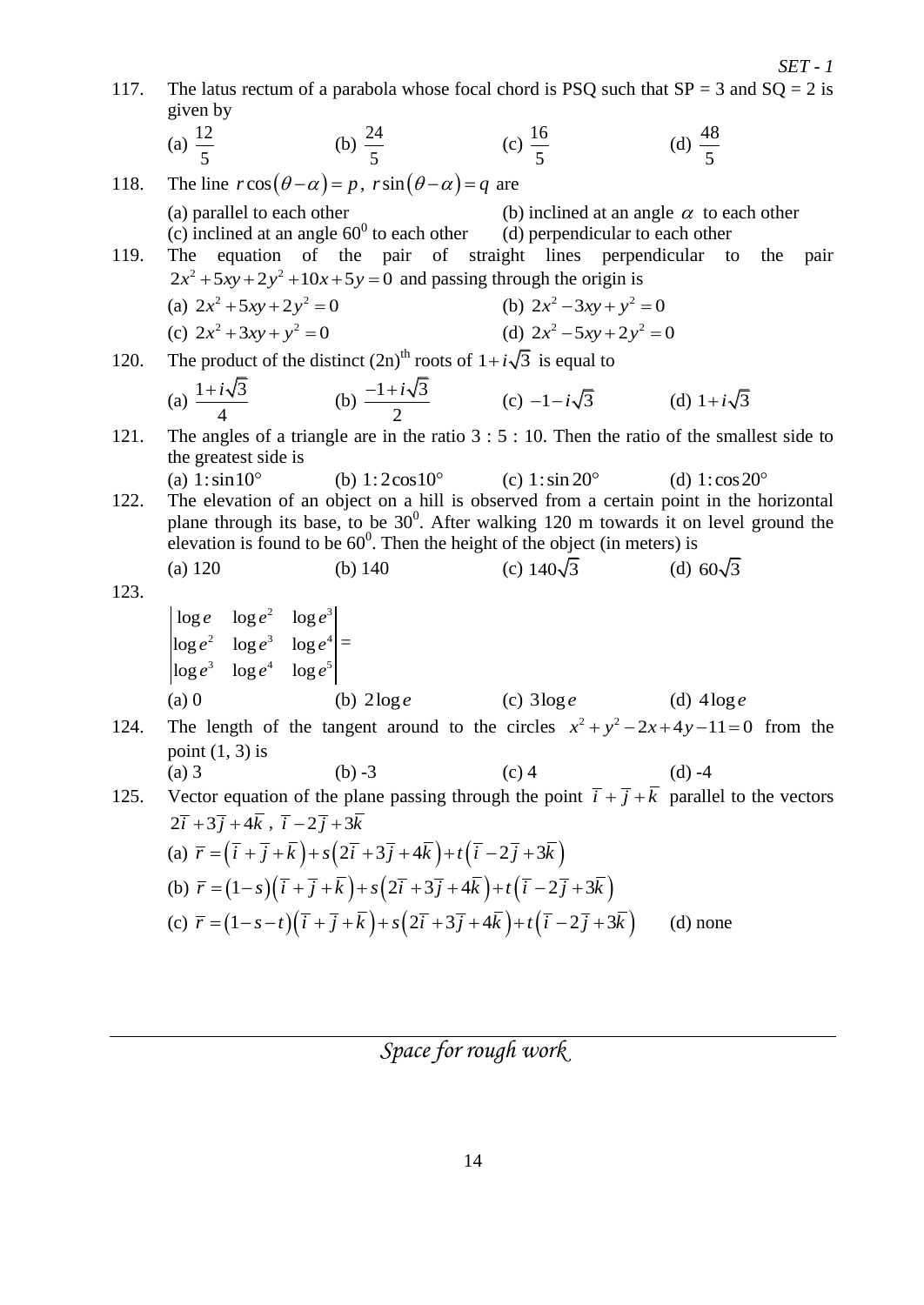|      |                                                                                                           |                                                                           |                                                                                                                                                                                                                                    | SET - 1                          |
|------|-----------------------------------------------------------------------------------------------------------|---------------------------------------------------------------------------|------------------------------------------------------------------------------------------------------------------------------------------------------------------------------------------------------------------------------------|----------------------------------|
| 126. |                                                                                                           |                                                                           | If $\overline{a}, \overline{b}, \overline{c}$ are 3 vectors such that $\overline{a} \cdot (\overline{b} + \overline{c}) = \overline{b} \cdot (\overline{c} + \overline{a}) = \overline{c} \cdot (\overline{a} + \overline{b}) = 0$ | and                              |
|      | $ \overline{a} =1,  \overline{b} =4,  \overline{c} =8$ then $ \overline{a}+\overline{b}+\overline{c} =$   |                                                                           |                                                                                                                                                                                                                                    |                                  |
|      | $(a)$ 9                                                                                                   |                                                                           | $(c)$ 13                                                                                                                                                                                                                           | $(d)$ 26                         |
|      | 127. $\sin \frac{\pi}{5} \cdot \sin \frac{2\pi}{5} \cdot \sin \frac{3\pi}{5} \cdot \sin \frac{4\pi}{5} =$ |                                                                           |                                                                                                                                                                                                                                    |                                  |
|      | (a) $\frac{2}{16}$ (b) $\frac{1}{16}$                                                                     |                                                                           | (c) $\frac{3}{16}$                                                                                                                                                                                                                 | (d) $\frac{5}{16}$               |
| 128. |                                                                                                           | The number of solutions of $\tan x + \sec x = 2\cos x$ in $[0, 2\pi]$     |                                                                                                                                                                                                                                    |                                  |
|      | $(a)$ 1                                                                                                   | (b) 2                                                                     | $(c)$ 4                                                                                                                                                                                                                            | $(d)$ 3                          |
| 129. | $\frac{Lt}{x+x} \sqrt{x+\sqrt{x+\sqrt{x}}-\sqrt{x}}$                                                      |                                                                           |                                                                                                                                                                                                                                    |                                  |
|      | $(a)$ 0                                                                                                   | $(b)$ log 2                                                               | (c) $\frac{1}{2}$                                                                                                                                                                                                                  | $(d)$ log 4                      |
| 130. |                                                                                                           |                                                                           | The relative error in the area of the circle is k times the relative error in the radius then k                                                                                                                                    |                                  |
|      | (a) $\frac{1}{2}$                                                                                         | (b) $\frac{1}{2}$                                                         | $(c)$ 2                                                                                                                                                                                                                            | $(d)$ 3                          |
| 131. |                                                                                                           | Area bounded between the curves $x^2 = 4y$ , $y^2 = 4x$ is                |                                                                                                                                                                                                                                    |                                  |
|      |                                                                                                           |                                                                           | (a) $\frac{16}{3}$ sq. units (b) $\frac{64}{3}$ sq. units (c) $\frac{1}{3}$ sq. units (d) $\frac{4}{3}$ sq. units                                                                                                                  |                                  |
| 132. |                                                                                                           |                                                                           | The radical centre of the circles $x^2 + y^2 = 1$ , $x^2 + y^2 - 2x = 1$ and $x^2 + y^2 - 2y = 1$ is                                                                                                                               |                                  |
|      | $(a)$ $(1, 1)$                                                                                            | (b) $(2, 2)$                                                              | $(c)$ $(0, 0)$                                                                                                                                                                                                                     | $(d)$ $(3, 3)$                   |
|      | 133. $\int_{-\frac{\pi}{2}}^{\frac{\pi}{2}} \sin\left(\log\left(x+\sqrt{x^2+1}\right)\right)dx =$         |                                                                           |                                                                                                                                                                                                                                    |                                  |
|      | $(a)$ 0                                                                                                   | (b) $\pi$                                                                 | (c) $-\pi$                                                                                                                                                                                                                         | $(d)$ 1                          |
|      |                                                                                                           |                                                                           | 134. If $f: R \to R$ is defined by $f(x) = \frac{1}{2\cos 3x}$ for each $x \in R$ , then the range of f is                                                                                                                         |                                  |
|      | (a) $\left(\frac{1}{3},1\right)$                                                                          | (b) $\left[\frac{1}{3},1\right)$ (c) $\left \frac{1}{3},1\right $         |                                                                                                                                                                                                                                    | (d) $\left(\frac{1}{3},1\right)$ |
| 135. |                                                                                                           | The coefficient of $x^k$ in the expansion of $\frac{1-2x-x^2}{e^{-x}}$ is |                                                                                                                                                                                                                                    |                                  |
|      | (a) $\frac{1-k-k^2}{k!}$                                                                                  | (b) $\frac{k+k^2-1}{k!}$ (c) $\frac{1+k-k^2}{k!}$                         |                                                                                                                                                                                                                                    | $(d)$ none                       |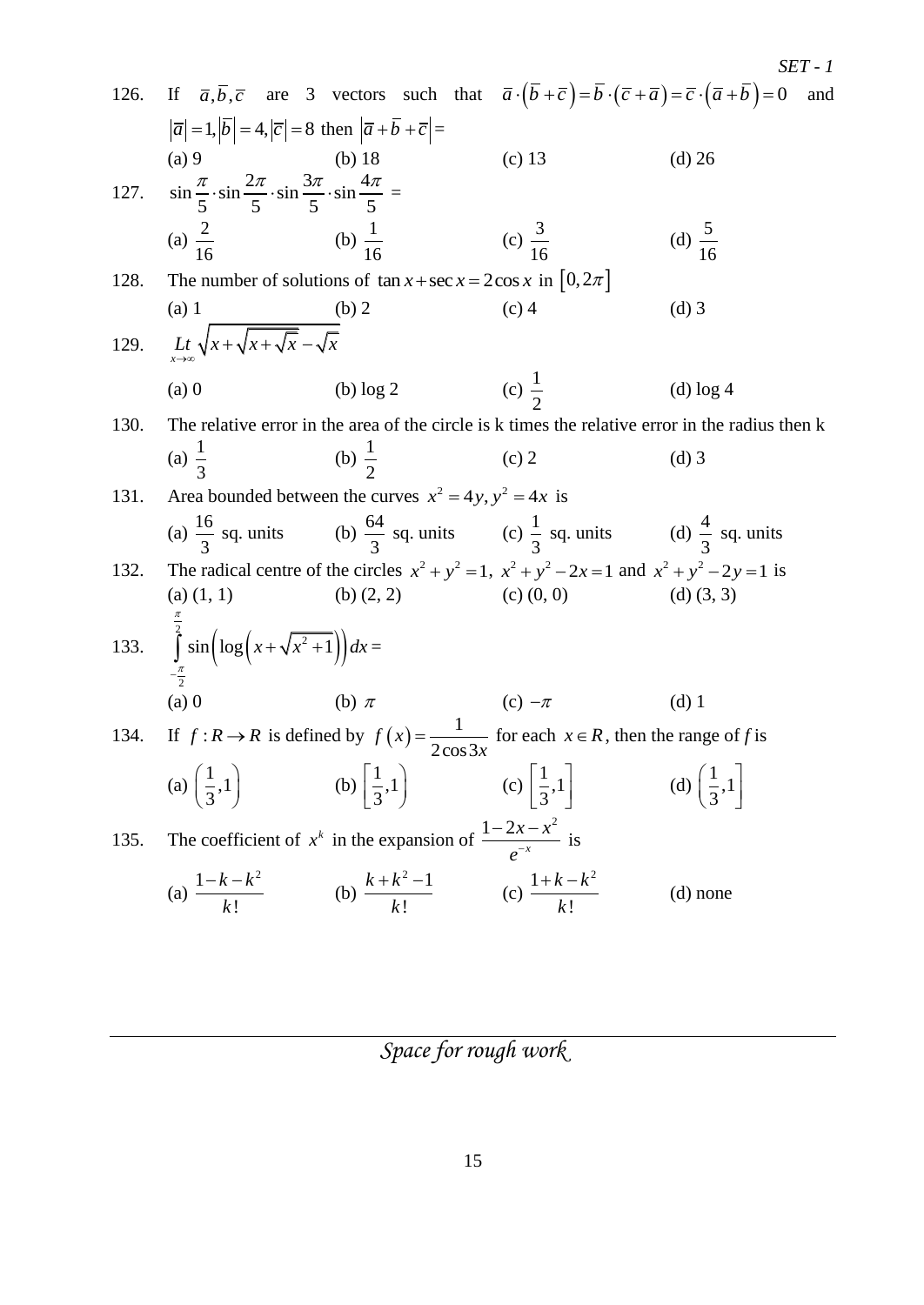| 136. |                                                                      | The domain of the function $f(x) = \sqrt[3]{\frac{2x-1}{x^2-10x-11}}$                                                                                                              |                         |                                                                                                                                                                                                             |
|------|----------------------------------------------------------------------|------------------------------------------------------------------------------------------------------------------------------------------------------------------------------------|-------------------------|-------------------------------------------------------------------------------------------------------------------------------------------------------------------------------------------------------------|
|      | (a) $(-\infty,-1) \cup (-1,11) \cup (11,\infty)$                     |                                                                                                                                                                                    | (b) $(-1,11)$           |                                                                                                                                                                                                             |
|      | (c) $(-\infty,-1) \cup (11,\infty)$                                  |                                                                                                                                                                                    | (d) $(-\infty, \infty)$ |                                                                                                                                                                                                             |
| 137. |                                                                      | A cubical die is loaded so that the probability of face k is proportional<br>to k, $k = 1, 2, 3, 4, 5, 6$ . it is rolled. Find the probability of getting an odd integer face      |                         |                                                                                                                                                                                                             |
|      |                                                                      | (a) $\frac{1}{7}$ (b) $\frac{3}{7}$ (c) $\frac{4}{7}$                                                                                                                              |                         | (d) $\frac{5}{7}$                                                                                                                                                                                           |
|      |                                                                      | 138. If $f(x) = \begin{cases} 8^x - 4^x - 2^x + 1, & \text{for } x > 0 \\ e^x \sin x + p \sin x + a \log 4, & \text{for } x \le 0 \end{cases}$ is continuous at $x = 0$ then $a =$ |                         |                                                                                                                                                                                                             |
|      |                                                                      | (a) 2 (b) $\log_e 3$ (c) $\log_e 5$                                                                                                                                                |                         | (d) $\log_e 2$                                                                                                                                                                                              |
|      | 139. $\sum \overline{i} \times (\overline{a} \times \overline{i}) =$ |                                                                                                                                                                                    |                         |                                                                                                                                                                                                             |
|      | (b) $2\overline{a}$<br>(a) $3\overline{a}$                           |                                                                                                                                                                                    | (c) $4\overline{a}$     | (d) $5\overline{a}$                                                                                                                                                                                         |
|      |                                                                      | (a) 3 <i>a</i> (b) 2 <i>a</i><br>140. If $x = 2 + 2^{\frac{1}{3}} + 2^{\frac{2}{3}}$ then $x^3 - 6x^2 + 6x + 3 =$                                                                  |                         |                                                                                                                                                                                                             |
|      | (a) 1                                                                | $(b)$ 3                                                                                                                                                                            | $(c)$ 4                 | $(d)$ 5                                                                                                                                                                                                     |
| 141. |                                                                      | If $\sin x + \sin y = 3(\cos y - \cos x)$ then $\frac{\sin 3x}{\sin 3y} =$                                                                                                         |                         |                                                                                                                                                                                                             |
|      | (a) 5                                                                | $(b)$ 4                                                                                                                                                                            | $(c) -1$                | $(d)$ 1                                                                                                                                                                                                     |
| 142. | from the point $(1, 3)$ is                                           |                                                                                                                                                                                    |                         | The number of lines that can be drawn through the point $(4, -5)$ at a distance of 5 units                                                                                                                  |
|      | (a) 2                                                                | $(b)$ 0                                                                                                                                                                            | $(c)$ 3                 | $(d)$ 5                                                                                                                                                                                                     |
| 143. |                                                                      |                                                                                                                                                                                    |                         | If the polar of p(-1, 2) with respect to $(x-3)^2 + (y-4)^2 = 16$ meets the circle at Q and R                                                                                                               |
|      |                                                                      | then the circum centre of the triangle PQR is                                                                                                                                      |                         |                                                                                                                                                                                                             |
|      |                                                                      |                                                                                                                                                                                    |                         |                                                                                                                                                                                                             |
| 144. |                                                                      |                                                                                                                                                                                    |                         | (a) (1, -5) (b) (1, 3) (c) (-1, 3) (d) (-1, -3)<br>The foci of the ellipse $\frac{x^2}{16} + \frac{y^2}{b^2} = 1$ and the Hyperbola $\frac{x^2}{144} - \frac{y^2}{81} = \frac{1}{25}$ coincide then $b^2 =$ |
|      | (a) 5                                                                | (c) $11$<br>(b)9                                                                                                                                                                   |                         | $(d)$ 7                                                                                                                                                                                                     |
| 145. |                                                                      |                                                                                                                                                                                    |                         | The probability of a bomb hitting a bridge is $\frac{1}{2}$ and one hit is sufficient to destroy it. The                                                                                                    |
|      | greater than 0.8 is                                                  |                                                                                                                                                                                    |                         | least number of bombs required so that the probability of the bridge being destroyed is                                                                                                                     |
|      | (a) 2                                                                | $(b)$ 3                                                                                                                                                                            | $(c)$ 4                 | $(d)$ 5                                                                                                                                                                                                     |
| 146. | then the least value of such 'n' is                                  |                                                                                                                                                                                    |                         | A coin is tossed 'n' terms. The probability of getting head at least once is greater than 0.8                                                                                                               |
|      | $(a)$ 3                                                              | $(b)$ 4                                                                                                                                                                            | $(c)$ 5                 | $(d)$ 6                                                                                                                                                                                                     |
|      |                                                                      |                                                                                                                                                                                    |                         |                                                                                                                                                                                                             |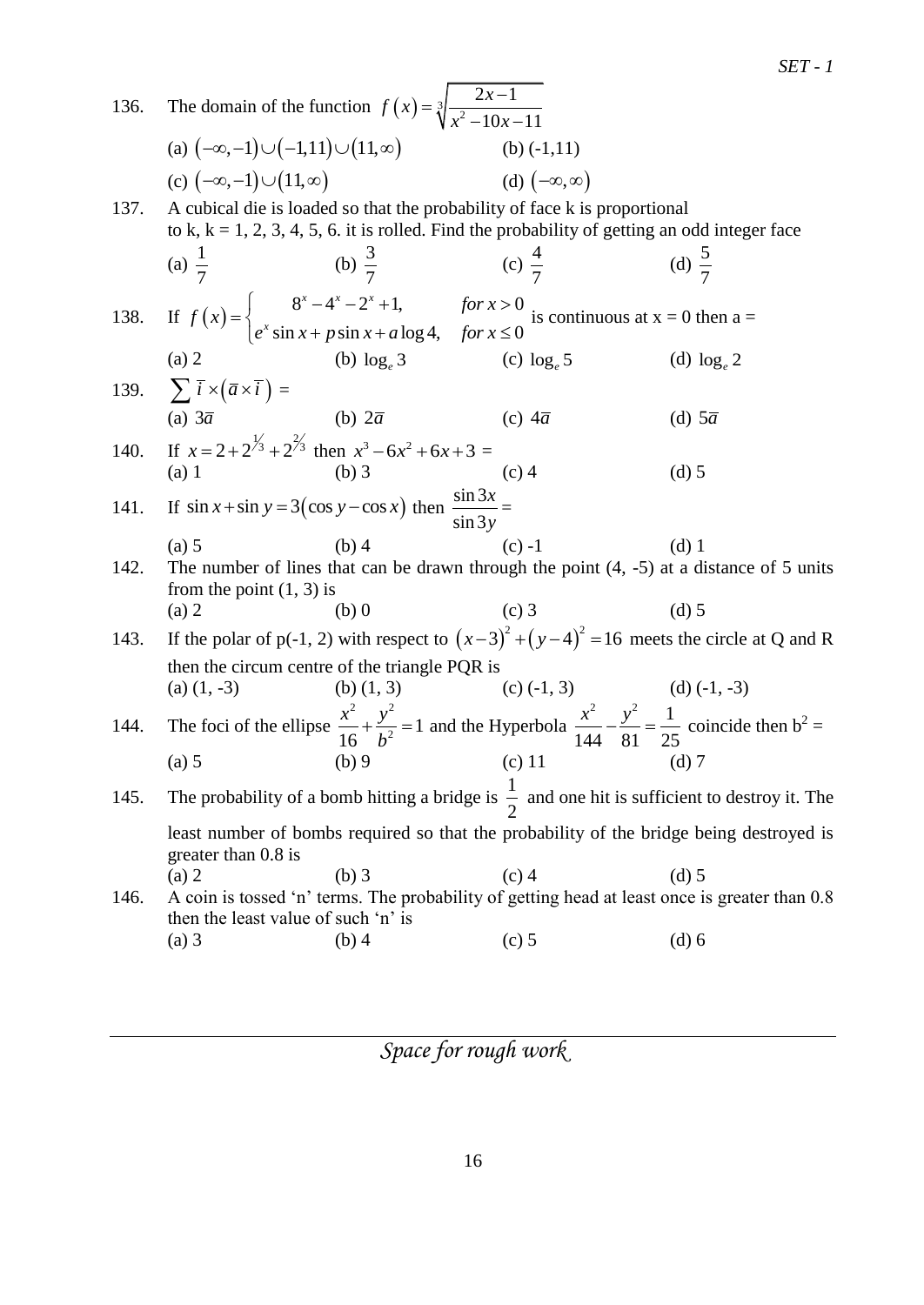*SET - 1*

| 147. | The period of $\frac{\cot(5x+3) + \sin(3x+4)}{\sec(3-4x) - \cos(4-6x)}$ is                                          |                                                                                                                          |                                                                                                                                    |                                                                                            |
|------|---------------------------------------------------------------------------------------------------------------------|--------------------------------------------------------------------------------------------------------------------------|------------------------------------------------------------------------------------------------------------------------------------|--------------------------------------------------------------------------------------------|
|      | (a) $4\pi$                                                                                                          | (b) $3\pi$                                                                                                               | (c) $2\pi$                                                                                                                         | (d) $-\pi$                                                                                 |
| 148. |                                                                                                                     | The principal value of $\cos^{-1}\left[\frac{1}{\sqrt{2}}\left(\cos\frac{9\pi}{10}-\sin\frac{9\pi}{10}\right)\right]$ is |                                                                                                                                    |                                                                                            |
|      | (a) $\frac{3\pi}{20}$                                                                                               | (b) $\frac{1/\pi}{20}$ (c) $\frac{7\pi}{20}$                                                                             |                                                                                                                                    | (d) $\frac{9\pi}{20}$                                                                      |
| 149. |                                                                                                                     |                                                                                                                          | The equation of the circle passing through $(3,-4)$ and concentric                                                                 | with                                                                                       |
|      |                                                                                                                     |                                                                                                                          | $x^{2} + y^{2} + 4x - 2y + 1 = 0$ is $x^{2} + y^{2} + 2gx + 2fy + c = 0$ then $12g - 22f + c = 0$                                  |                                                                                            |
|      | $(a)$ 0                                                                                                             | (b) 2                                                                                                                    | $(c)$ 3                                                                                                                            | $(d)$ 1                                                                                    |
| 150. | $L_t$ $\frac{\lfloor x \rfloor + \lfloor 2n \rfloor + - - - + \lfloor nx \rfloor}{n^2}$ is                          |                                                                                                                          |                                                                                                                                    |                                                                                            |
|      | $(a)$ n                                                                                                             | $(b)$ 2n                                                                                                                 | (c) $\frac{n}{2}$                                                                                                                  | (d) $\frac{n}{2}$                                                                          |
| 151. |                                                                                                                     |                                                                                                                          |                                                                                                                                    | If errors of 2% each are made in the base radius and height of cone, then percentage error |
|      | in its volume is                                                                                                    |                                                                                                                          |                                                                                                                                    |                                                                                            |
|      | $(a)$ 4                                                                                                             | $(b)$ 5                                                                                                                  | $(c)$ 6                                                                                                                            | $(d)$ 8                                                                                    |
| 152. |                                                                                                                     | The value of $(127)^{\frac{1}{3}}$ to 4 decimal places is                                                                |                                                                                                                                    |                                                                                            |
|      | (a) 5.4267                                                                                                          | (b) $5.0267$                                                                                                             | (c) $5.5267$                                                                                                                       | (d) $5.0001$                                                                               |
|      | 153. $y = \tan^{-1} \left( \frac{\sqrt{1+x} - \sqrt{1-x}}{\sqrt{1+x} + \sqrt{1-x}} \right)$ then $\frac{dy}{dx}$ is |                                                                                                                          |                                                                                                                                    |                                                                                            |
|      |                                                                                                                     | (a) $\frac{1}{\sqrt{1-x^2}}$ (b) $\frac{1}{4\sqrt{1-x^2}}$ (c) $\frac{1}{2\sqrt{1-x^2}}$                                 |                                                                                                                                    | $(d)$ none                                                                                 |
|      |                                                                                                                     | 154. If $\cot \frac{A}{2} : \cot \frac{B}{2} : \cot \frac{C}{2} = 3 : 5 : 7$ then a : b : c                              |                                                                                                                                    |                                                                                            |
|      | (a) $6:5:4$                                                                                                         | (b) $6:7:8$                                                                                                              | (c) $6:4:3$                                                                                                                        | $(d)$ none                                                                                 |
|      |                                                                                                                     |                                                                                                                          | 155. If the rate of decrease of $\frac{x^2}{2}$ – 2x + 5 is twice the decrease of x then x                                         |                                                                                            |
|      | $(a)$ 1                                                                                                             | (b) 2                                                                                                                    | $(c)$ 3                                                                                                                            | $(d)$ 4                                                                                    |
| 156. | If $\log_{10} (98 + \sqrt{x^2 - 12x + 36}) = 2$ then x =                                                            |                                                                                                                          |                                                                                                                                    |                                                                                            |
|      | (a) 6                                                                                                               | (b) 7                                                                                                                    | (c) 8                                                                                                                              | $(d)$ 9                                                                                    |
| 157. |                                                                                                                     |                                                                                                                          | Volume of the tetrahedron with edges $\vec{i} + 2\vec{j} + 2\vec{k}, 2\vec{i} - \vec{j} + 2\vec{k}, 2\vec{i} + 2\vec{j} - \vec{k}$ |                                                                                            |
|      |                                                                                                                     |                                                                                                                          | (a) $\frac{13}{2}$ cubic unit (b) $\frac{15}{2}$ cubic unit (c) $\frac{7}{2}$ cubic unit (d) $\frac{9}{2}$ cubic unit              |                                                                                            |
|      |                                                                                                                     |                                                                                                                          |                                                                                                                                    |                                                                                            |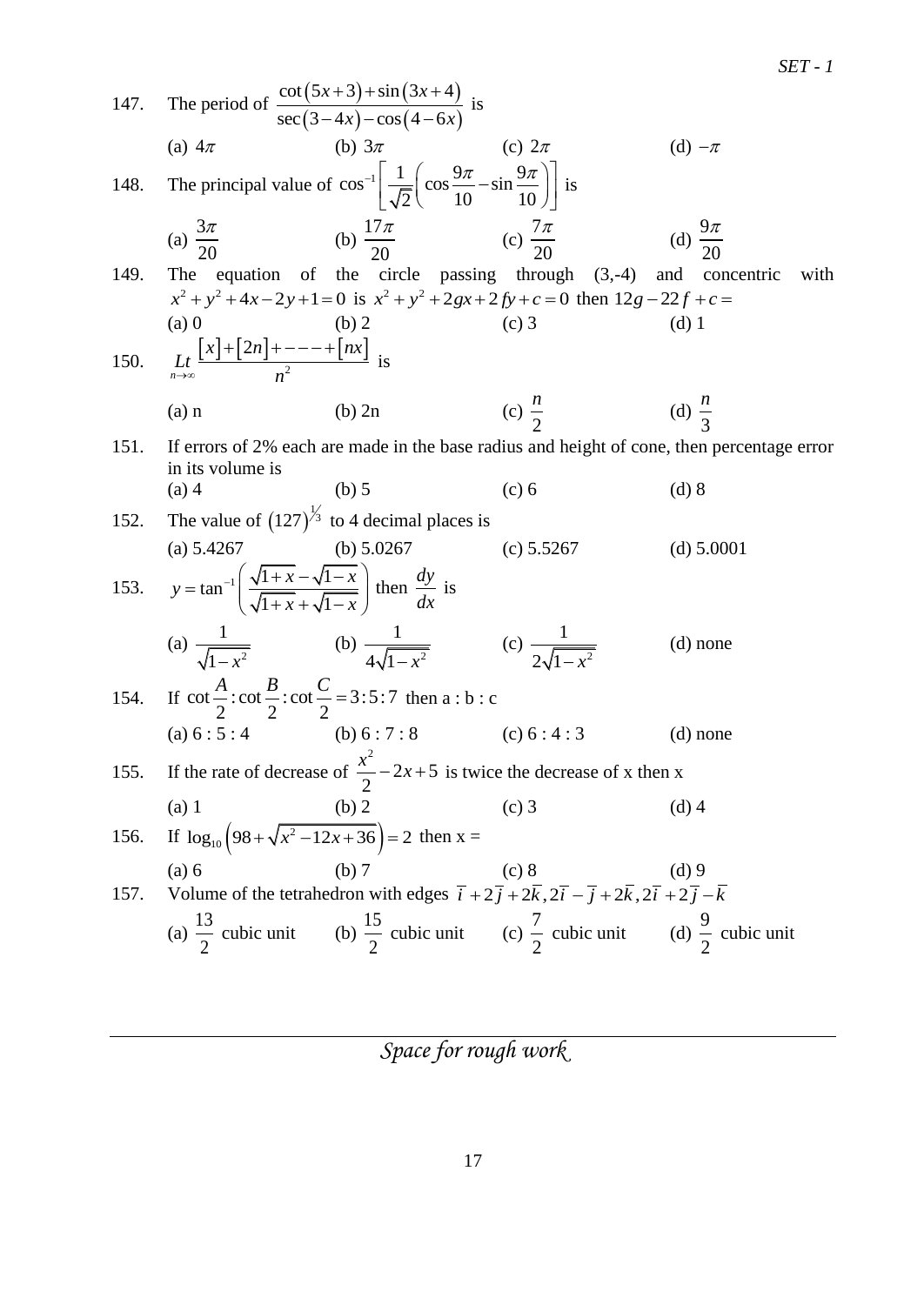43

158. If 
$$
\int \frac{2^x}{\sqrt{1-4^x}} dx = k \sin^{-1}(2^x) + c
$$
 then  $k =$   
\n(a)  $\frac{1}{\log 2}$  (b)  $\frac{1}{2} \log 2$  (c)  $\frac{1}{2 \log 2}$  (d) none  
\n159. One of the limiting point of the coaxial system of the circles determined by the two  
\ntourbing yields  $(a-2)^2 + (a+2)^2 = 5$  and  $(a-5)^2 + (a-2)^2 = 20$  is

touching circles  $(x-2)^2 + (y+3)^2 = 5$  and  $(x-5)^2 + (y-3)^2 = 20$  is (a)  $(2, -3)$  (b)  $(3, -1)$  (c)  $(-3, -3)$  (d)  $(-2, -3)$ 

160. If 
$$
\csc A + \cot A = \frac{11}{2}
$$
 then  $\tan A$  is  
\n(a)  $\frac{21}{22}$  (b)  $\frac{15}{22}$  (c)  $\frac{44}{117}$  (d)  $\frac{117}{43}$ 

\*\*\*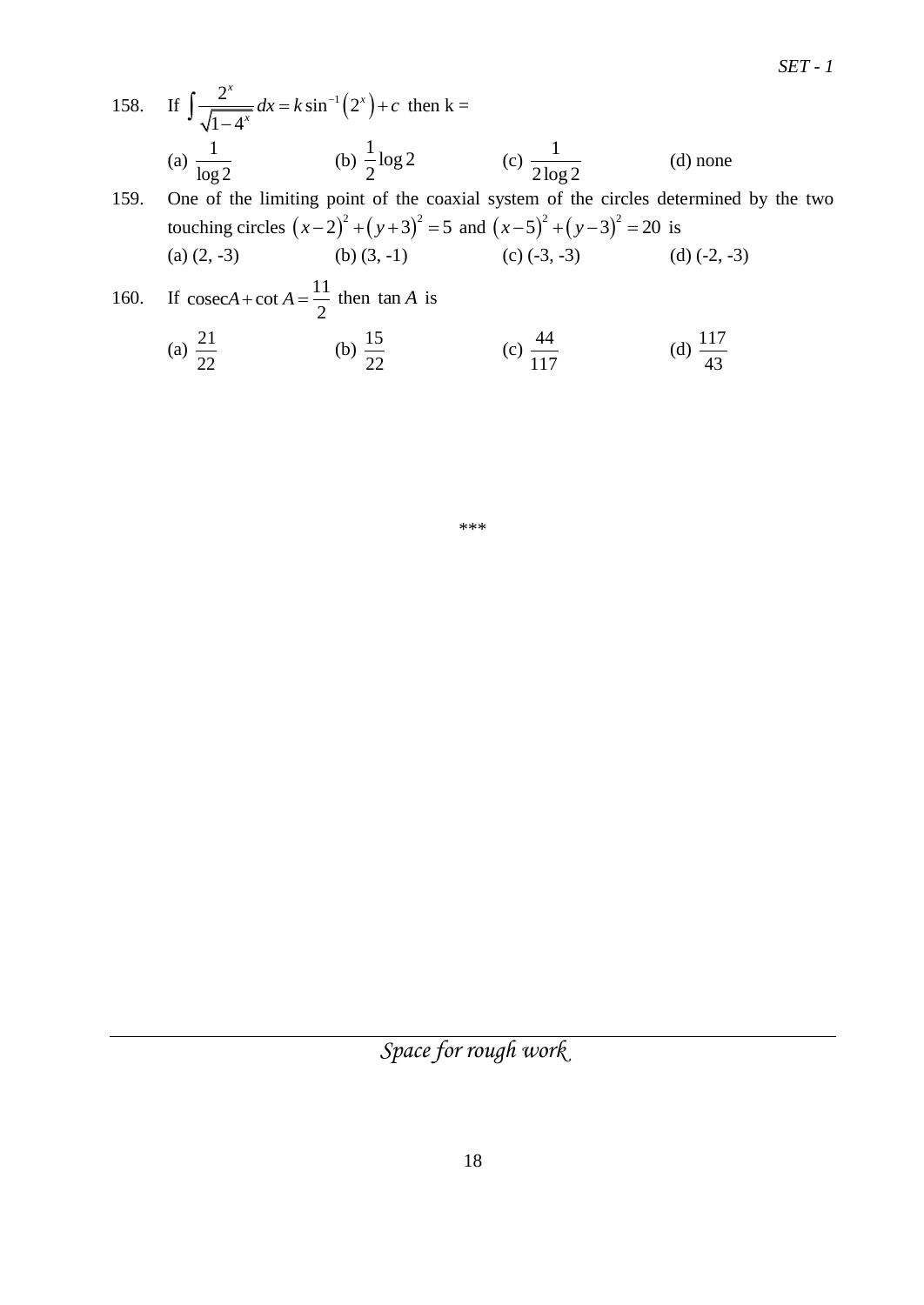**BOTONY**

| 81. | The scientist who proposed several simple and practical measures for controlling wheat<br>rusts in India is: |                              |                          |                                                                                              |  |  |  |  |  |
|-----|--------------------------------------------------------------------------------------------------------------|------------------------------|--------------------------|----------------------------------------------------------------------------------------------|--|--|--|--|--|
|     | (a) K.C. Mehta                                                                                               | (b) P.K.K Nair               | (c) Micheli              | (d) P.Maheswari                                                                              |  |  |  |  |  |
| 82. | The functions of ICAR are                                                                                    |                              |                          |                                                                                              |  |  |  |  |  |
|     | (a) To promote basic and advanced research for improving crop varieties.                                     |                              |                          |                                                                                              |  |  |  |  |  |
|     | (b) To control and co-ordinate agricultural research.                                                        |                              |                          |                                                                                              |  |  |  |  |  |
|     |                                                                                                              |                              |                          | (c) To provide financial assistance to young scientists working in the field of agriculture. |  |  |  |  |  |
|     | (d) All the above                                                                                            |                              |                          |                                                                                              |  |  |  |  |  |
| 83. |                                                                                                              |                              |                          | A teacher was explaining about a constant physical contact involving almost equal            |  |  |  |  |  |
|     | physiological inter dependence in two different thalloid forms. He was trying to explain                     |                              |                          |                                                                                              |  |  |  |  |  |
|     | one of the following:                                                                                        |                              |                          |                                                                                              |  |  |  |  |  |
|     | (a) Mycorrhizal association                                                                                  |                              |                          | (b) Establishment of heterothallism                                                          |  |  |  |  |  |
|     | (c) Operation of Heterothallism                                                                              |                              |                          | (d) Advent of lichen formation.                                                              |  |  |  |  |  |
| 84. | A dicot plant with only one tuberous root is seen in                                                         |                              |                          |                                                                                              |  |  |  |  |  |
|     | (a) Ipomoea batatus                                                                                          |                              | (b) Daucus carota        |                                                                                              |  |  |  |  |  |
|     | (c) Ruellia tuberosa                                                                                         |                              | (d) Asparagus racemosus. |                                                                                              |  |  |  |  |  |
| 85. | Leaflets are developed on the branches formed on the primary rachis only in                                  |                              |                          |                                                                                              |  |  |  |  |  |
|     | (a) Tamarindus                                                                                               | (b) Delonix                  | (c) Millingtonia         | (d) Coriandrum                                                                               |  |  |  |  |  |
| 86. | Choose the correct combinations from the following                                                           |                              |                          |                                                                                              |  |  |  |  |  |
|     | $Column - A$                                                                                                 | $Column - B$                 |                          | $Column - C$                                                                                 |  |  |  |  |  |
|     | (I) Hypanthodium                                                                                             | Fleshy cuplike peduncle      |                          | Sessile unisexual flowers                                                                    |  |  |  |  |  |
|     | $(II)$ Cyathium                                                                                              | Deep cuplike peduncle        |                          | Pedicellate unisexual flowers                                                                |  |  |  |  |  |
|     | (III) Head Inflorescence                                                                                     | Flattened disc like peduncle |                          | Pedicellate unisexual and / or                                                               |  |  |  |  |  |
|     |                                                                                                              |                              |                          | bi-sexual flowers                                                                            |  |  |  |  |  |
|     | (IV) Spadix                                                                                                  | Fleshy peduncle              |                          | Pedicellate unisexual flowers                                                                |  |  |  |  |  |
|     | (a) I, II, III, IV                                                                                           | $(b)$ I, II & III            | $(c)$ I & II             | $(d)$ I Only                                                                                 |  |  |  |  |  |
| 87. | Polysiphonous pollen grain means                                                                             |                              |                          |                                                                                              |  |  |  |  |  |
|     | (a) Single pollentube is developed from many pollen grains                                                   |                              |                          |                                                                                              |  |  |  |  |  |
|     | (b) Many pollentubes are developed from many completely, fused pollen grains                                 |                              |                          |                                                                                              |  |  |  |  |  |
|     | (c) More than one pollentube are formed from each pollen grain                                               |                              |                          |                                                                                              |  |  |  |  |  |
|     | (d) Many pollen grains are formed from single pollentube.                                                    |                              |                          |                                                                                              |  |  |  |  |  |
| 88. |                                                                                                              |                              |                          | There are 10 flowers in one individual plant of Pisum. In each microsporangium of every      |  |  |  |  |  |
|     |                                                                                                              |                              |                          | stamen of all the flowers, there are 30 microspore mother cells. How many pollen grains      |  |  |  |  |  |
|     | are formed from that plant?                                                                                  |                              |                          |                                                                                              |  |  |  |  |  |
|     | $(a)$ 4,000                                                                                                  | (b) $10,000$                 | (c) 24,000               | $(d)$ 48,000                                                                                 |  |  |  |  |  |
| 89. | Bentham and Hooker classification is                                                                         |                              |                          | The ratio between the number of cohorts of sub classes polypetalae and gamopetalae in        |  |  |  |  |  |
|     | (a) $3:2$                                                                                                    | (b) $1:1$                    | $(c)$ 2:3                | (d) $5:7$                                                                                    |  |  |  |  |  |
|     |                                                                                                              |                              |                          |                                                                                              |  |  |  |  |  |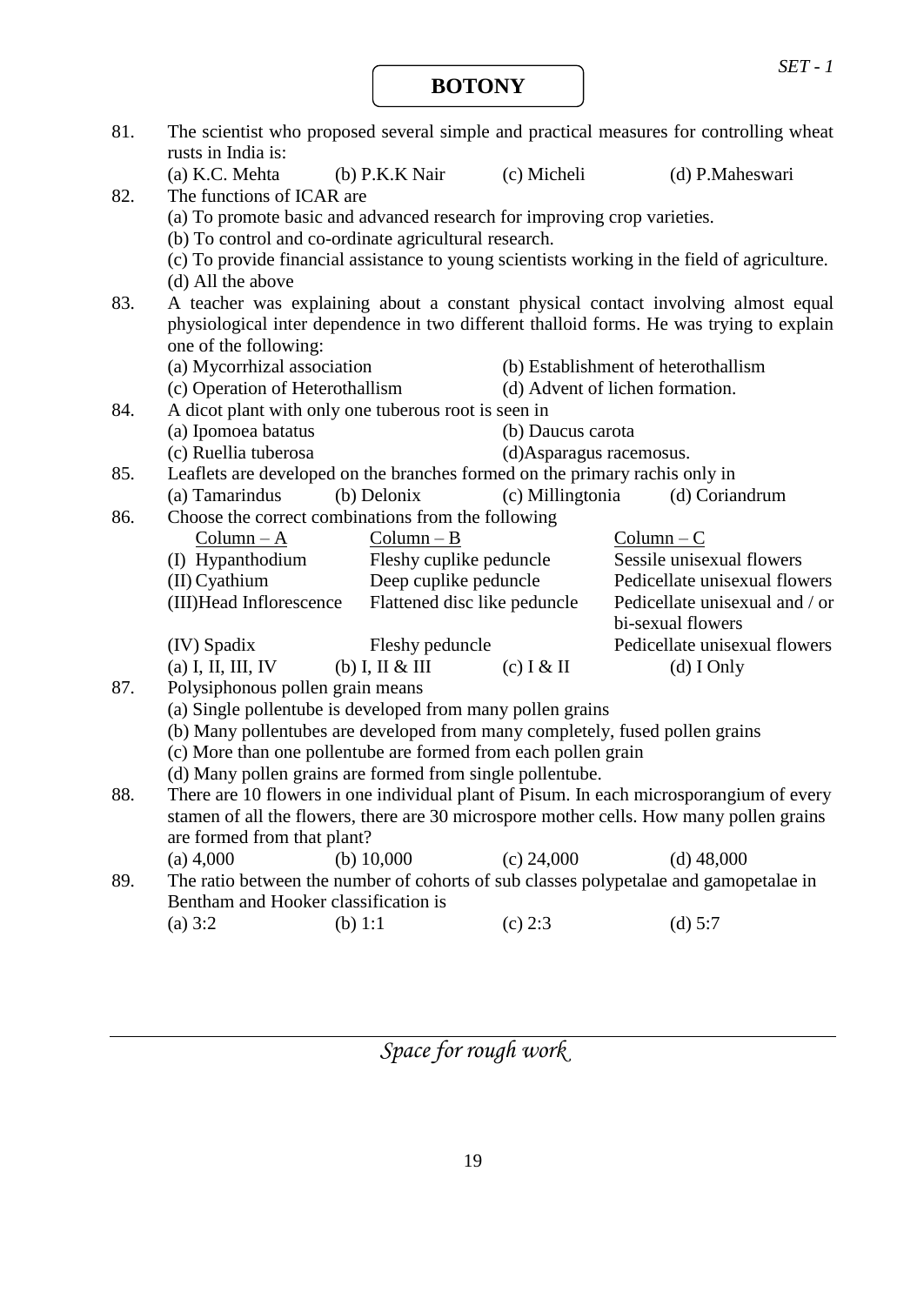|     |                                                                                                                                    |                                                             |              |                            |                                                                 |             |              |                            |             | $SET - 1$            |  |
|-----|------------------------------------------------------------------------------------------------------------------------------------|-------------------------------------------------------------|--------------|----------------------------|-----------------------------------------------------------------|-------------|--------------|----------------------------|-------------|----------------------|--|
| 90. | Each carpel of Gloriosa encloses 60 ovules, out of which 27% became abortive and                                                   |                                                             |              |                            |                                                                 |             |              |                            |             |                      |  |
|     | another 13% could not be fertilized due to various reasons. How many seeds occur in the                                            |                                                             |              |                            |                                                                 |             |              |                            |             |                      |  |
|     | capsule if all the remaining ovules are fertilized in the lone flower of the plant?                                                |                                                             |              |                            |                                                                 |             |              |                            |             |                      |  |
|     | $(a)$ 36                                                                                                                           |                                                             |              | (b) 76                     |                                                                 |             | (c) 108      |                            |             | $(d)$ 180            |  |
| 91. |                                                                                                                                    |                                                             |              |                            |                                                                 |             |              |                            |             |                      |  |
|     | Assertion (A): Nucleolar organizer regions are absent in prokaryotes<br>(R): True nucleus is absent in prokaryotic cells<br>Reason |                                                             |              |                            |                                                                 |             |              |                            |             |                      |  |
|     | (a) A and R are true and R is the correct explanation of A.                                                                        |                                                             |              |                            |                                                                 |             |              |                            |             |                      |  |
|     | (b) A and R are true and R is not the correct explanation of A.                                                                    |                                                             |              |                            |                                                                 |             |              |                            |             |                      |  |
|     | $(c)$ A is true, R is false.                                                                                                       |                                                             |              |                            |                                                                 |             |              | (d) A is false, R is true. |             |                      |  |
| 92. |                                                                                                                                    |                                                             |              |                            |                                                                 |             |              |                            |             |                      |  |
|     | " $B$ – DNA" molecule with $510A0$ length contains 20% of Cytosine. Then the total<br>number of hydrogen bonds in it are           |                                                             |              |                            |                                                                 |             |              |                            |             |                      |  |
|     | (a) 360                                                                                                                            |                                                             |              |                            | (b) $120$                                                       |             | (c) 270      |                            |             | $(d)$ 130            |  |
| 93. |                                                                                                                                    |                                                             |              |                            |                                                                 |             |              |                            |             |                      |  |
|     | Cell organelles concern with the formation of outermost and first formed layer of cell<br>wall during cytokinesis are              |                                                             |              |                            |                                                                 |             |              |                            |             |                      |  |
|     | (A) Dictyosomes                                                                                                                    |                                                             |              |                            | (B) Peroxysomes                                                 |             | $(C)$ E.R    |                            |             | (D) Lysosomes        |  |
|     | $(a)$ A, B                                                                                                                         |                                                             |              |                            | $(b)$ B, C                                                      |             | $(c)$ C, D   |                            |             | $(d)$ A, C           |  |
| 94. | Wood of a tree trunk consists of                                                                                                   |                                                             |              |                            |                                                                 |             |              |                            |             |                      |  |
|     | (I) Bast                                                                                                                           |                                                             |              |                            | (II) Alburnum                                                   |             | (III) Bark   |                            |             | (IV) Duramen         |  |
|     | $(a)$ I, II                                                                                                                        |                                                             |              |                            | $(b)$ II, III                                                   |             | $(c)$ II, IV |                            |             | $(d)$ I, II, III     |  |
| 95. | Arrange the following in the order of their location from periphery to center in the entire                                        |                                                             |              |                            |                                                                 |             |              |                            |             |                      |  |
|     | dicotyledonous plant body.                                                                                                         |                                                             |              |                            |                                                                 |             |              |                            |             |                      |  |
|     | (I) Fusiform cells                                                                                                                 |                                                             |              |                            | (II) Trichoblasts                                               |             |              | (III) Collocytes           |             | (IV) Tyloses         |  |
|     | (a) IV, I, II, III                                                                                                                 |                                                             |              |                            | $(b)$ II, III, I, IV                                            |             |              | $(c)$ III, II, I, IV       |             | $(d)$ I, IV, III, II |  |
| 96. |                                                                                                                                    |                                                             |              |                            | Assertion (A): Libriform fibres are truefibres                  |             |              |                            |             |                      |  |
|     | (R): Libriform fibres develop from non-functional tracheids by reduction.<br>Reason                                                |                                                             |              |                            |                                                                 |             |              |                            |             |                      |  |
|     |                                                                                                                                    | (a) A and R are true and R is the correct explanation of A. |              |                            |                                                                 |             |              |                            |             |                      |  |
|     |                                                                                                                                    |                                                             |              |                            | (b) A and R are true and R is not the correct explanation of A. |             |              |                            |             |                      |  |
|     | $(c)$ A is true, R is false.                                                                                                       |                                                             |              |                            |                                                                 |             |              | (d) A is false, R is true. |             |                      |  |
| 97. | Study the following lists                                                                                                          |                                                             |              |                            |                                                                 |             |              |                            |             |                      |  |
|     | List - I                                                                                                                           |                                                             |              |                            |                                                                 |             |              | $List-II$                  |             |                      |  |
|     | (A) Ephemeral                                                                                                                      |                                                             |              |                            |                                                                 |             | (I) Neerium  |                            |             |                      |  |
|     | (B) Mucilage                                                                                                                       |                                                             |              |                            |                                                                 |             | (II) Zizipus |                            |             |                      |  |
|     | (C) Multiple epidermis                                                                                                             |                                                             |              |                            |                                                                 |             |              | (III) Calotropis           |             |                      |  |
|     | (D) Spine                                                                                                                          |                                                             |              |                            |                                                                 |             |              | (IV) Tribulus              |             |                      |  |
|     |                                                                                                                                    |                                                             |              |                            |                                                                 |             | (V) Aloe     |                            |             |                      |  |
|     | The correct match is                                                                                                               |                                                             |              |                            |                                                                 |             |              |                            |             |                      |  |
|     | A                                                                                                                                  | $\boldsymbol{B}$                                            | $\mathsf{C}$ | D                          |                                                                 | A           | B            | $\mathcal{C}$              | D           |                      |  |
|     | $(a)$ II                                                                                                                           | IV                                                          | V            | $\mathbf I$                | (b)                                                             | $\mathbf V$ | $\rm II$     | $\mathbf I$                | IV          |                      |  |
|     | $(c)$ IV                                                                                                                           | $\mathbf V$                                                 | $\bf{I}$     | $\mathop{\rm II}\nolimits$ | (d)                                                             | ${\rm IV}$  | III          | $\mathbf{I}$               | $\mathbf I$ |                      |  |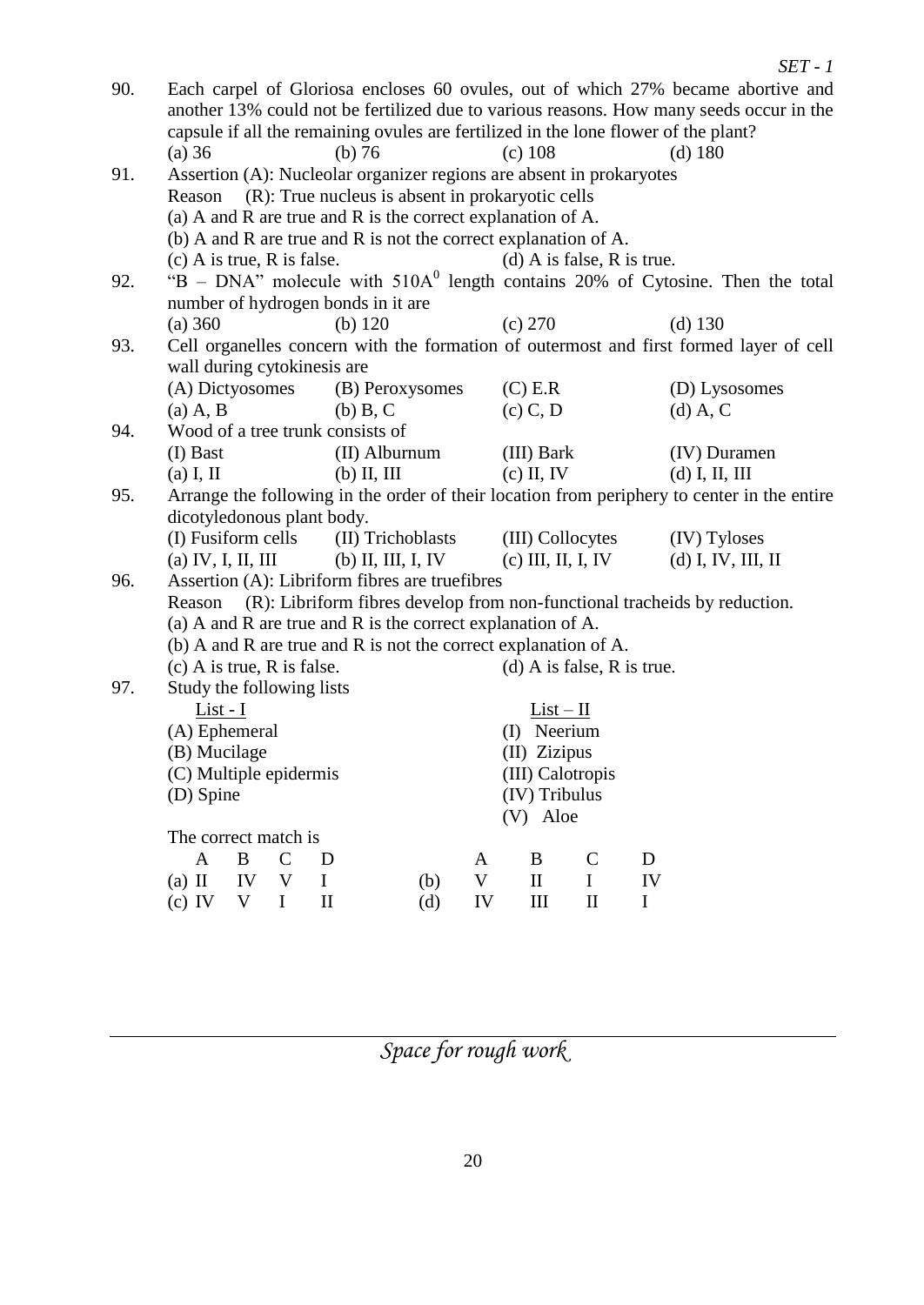|      |                                                                                                                                                                                    |                             | $SET - 1$            |  |  |  |  |  |  |
|------|------------------------------------------------------------------------------------------------------------------------------------------------------------------------------------|-----------------------------|----------------------|--|--|--|--|--|--|
| 98.  | Select the incorrect match                                                                                                                                                         |                             |                      |  |  |  |  |  |  |
|      | (a) Salvia - Free floating rootless pteridophyte                                                                                                                                   |                             |                      |  |  |  |  |  |  |
|      | (b) Wolffia - Free floating rootless angiosperm                                                                                                                                    |                             |                      |  |  |  |  |  |  |
|      | (c) Ceratophyllum - submerged suspended rootless angiosperm                                                                                                                        |                             |                      |  |  |  |  |  |  |
|      | (d) Pistia - Free floating angiosperm with root pockets.                                                                                                                           |                             |                      |  |  |  |  |  |  |
| 99.  | According to product law the probability of yellow wrinkled seeds is represented as                                                                                                |                             |                      |  |  |  |  |  |  |
|      |                                                                                                                                                                                    |                             |                      |  |  |  |  |  |  |
|      | (a) $\frac{3}{4}X\frac{3}{4} = \frac{9}{16}$ (b) $\frac{1}{4}X\frac{1}{4} = \frac{1}{16}$ (c) $\frac{3}{4}X\frac{1}{4} = \frac{3}{16}$ (d) $\frac{1}{2}X\frac{1}{2} = \frac{1}{4}$ |                             |                      |  |  |  |  |  |  |
| 100. | Number of linkage groups in Pisum sativum is                                                                                                                                       |                             |                      |  |  |  |  |  |  |
|      | (b) 2<br>$(a)$ 14                                                                                                                                                                  | $(c)$ 4                     | $(d)$ 7              |  |  |  |  |  |  |
| 101. | Assertion (A): The life cycle in Funaria is called diplohaplontic                                                                                                                  |                             |                      |  |  |  |  |  |  |
|      | Reason (R): In Funaria, there is a alternation of haploid gametophytic and diploid                                                                                                 |                             |                      |  |  |  |  |  |  |
|      | sporophytic phases, one becoming parent to the other.                                                                                                                              |                             |                      |  |  |  |  |  |  |
|      | (a) A and R are true and R is the correct explanation of A.                                                                                                                        |                             |                      |  |  |  |  |  |  |
|      | (b) A and R are true and R is not the correct explanation of A.                                                                                                                    |                             |                      |  |  |  |  |  |  |
|      | $(c)$ A is true, R is false.                                                                                                                                                       | (d) A is false, R is true.  |                      |  |  |  |  |  |  |
| 102. | Two adjacent filaments of Spirogyra offinis each 10 cells participating in reproduction.                                                                                           |                             |                      |  |  |  |  |  |  |
|      | How many new Spirogyra plants are produced during sexual reproduction?                                                                                                             |                             |                      |  |  |  |  |  |  |
|      | (a) 5<br>(b) $10$                                                                                                                                                                  | (c) 20                      | $(d)$ 40             |  |  |  |  |  |  |
| 103. | Heterothallism is a kind of                                                                                                                                                        |                             |                      |  |  |  |  |  |  |
|      | (a) Isogamy                                                                                                                                                                        | (b) Anisogamy               |                      |  |  |  |  |  |  |
|      | (c) Oogamy                                                                                                                                                                         | (d) Physiological anisogamy |                      |  |  |  |  |  |  |
| 104. | What is the ratio of equational divisions that takes place in Cycas and Angiosperms                                                                                                |                             |                      |  |  |  |  |  |  |
|      | respectively leading to the formation of male gametes from pollen grain?                                                                                                           |                             |                      |  |  |  |  |  |  |
|      | (a) $3:2$<br>(b) $3:1$                                                                                                                                                             | (c) 2:1                     | $(d)$ 2:3            |  |  |  |  |  |  |
| 105. | Study the following lists                                                                                                                                                          |                             |                      |  |  |  |  |  |  |
|      | List - I                                                                                                                                                                           | $List-II$                   |                      |  |  |  |  |  |  |
|      | (A) Apospory in Pteris takes palce in                                                                                                                                              | (I) Sporophyte              |                      |  |  |  |  |  |  |
|      | (B) Endosperm in Cycas                                                                                                                                                             | (II) Gametophyte            |                      |  |  |  |  |  |  |
|      | (C) Calyptra                                                                                                                                                                       | (III) Sporophyte            |                      |  |  |  |  |  |  |
|      | (D) Nucellus in Cycas                                                                                                                                                              | (IV) Gametophyte            |                      |  |  |  |  |  |  |
|      |                                                                                                                                                                                    | Gametophyte<br>(V)          |                      |  |  |  |  |  |  |
|      | The correct match is                                                                                                                                                               |                             |                      |  |  |  |  |  |  |
|      | B<br>$\mathcal{C}$<br>$\mathbf{A}$<br>D<br>A                                                                                                                                       | B<br>$\mathsf{C}$           | D                    |  |  |  |  |  |  |
|      | (a) I<br>IV<br>V<br>IV<br>(b)<br>Ш                                                                                                                                                 | $\mathbf I$<br>V            | Ш                    |  |  |  |  |  |  |
|      | III<br>$\mathbf V$<br>III<br>IV<br>$(c)$ I<br>(d)                                                                                                                                  | $\mathbf{I}$<br>$\bf{I}$    | IV                   |  |  |  |  |  |  |
| 106. | Assign the following substances to cellwall, flagella, 'S' layer and pili of bacteria in                                                                                           |                             |                      |  |  |  |  |  |  |
|      | correct sequence.<br>(I) Glycoprotein                                                                                                                                              | (III) Teichoic acid         | (IV) Flagellin       |  |  |  |  |  |  |
|      | (II) Fimbrillin<br>The correct sequence is                                                                                                                                         |                             |                      |  |  |  |  |  |  |
|      | (a) III, I, IV, II<br>$(b)$ III, IV, I, II                                                                                                                                         | $(c)$ II, IV, III, I        | $(d)$ III, IV, II, I |  |  |  |  |  |  |
|      |                                                                                                                                                                                    |                             |                      |  |  |  |  |  |  |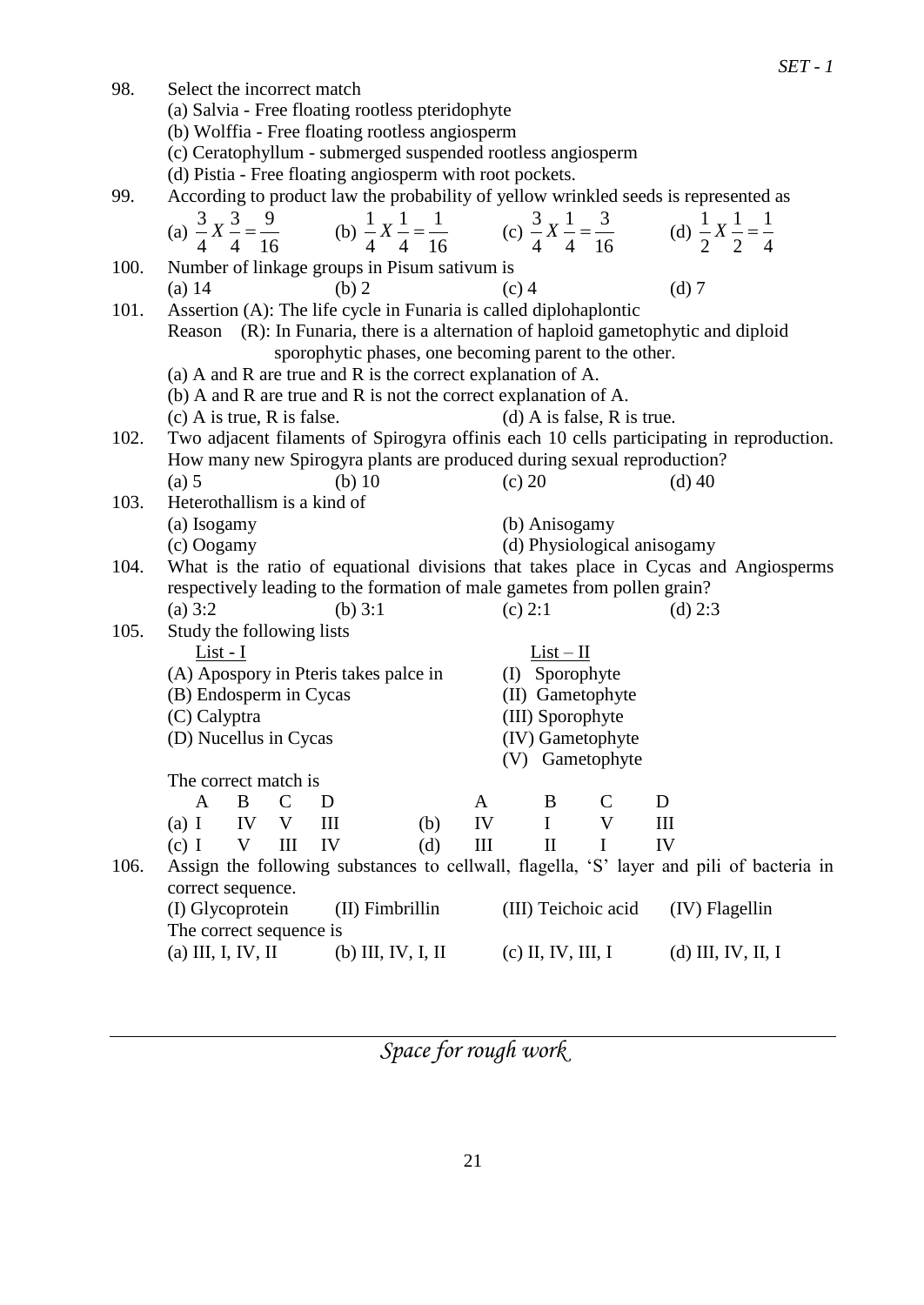- 107. The disease caused by the virus having double stranded nucleic acid with ribose sugar as genetic material is
	-
	-
	- (a) Tobacco mosaic disease (b) Cauliflower mosaic disease
	- (c) Dahlia mosaic disease (d) Rice stunting disease
- 108. By which mechanism the salt resistant plants can get rid off excess  $Na<sup>+</sup>$  ions to the outer side through the roots?
	- (a)  $H^+$ -ATP ase uniportsystem (b)  $Na^+$ 
		- (b)  $Na^+$  -ATP ase uniportsystem -H<sup>+</sup> antiport system
- $\text{(c) H}^+$ -Cl symport system (d) Na<sup>+</sup> 109. Three plant cells A, B, C are in contact with one another as detailed below. Find the direction of water movement.



- 110. The water adhered to the soil particles due to surface forces but not available to the plant is
	- (a) Gravitational water (b) Hygroscopic water
	- (c) Capillary water (d) Runaway water
- 111. Study the following table and find out the correct combination.

|      | $Column - A$           | $Column - B$   | $Column - C$                                                                             |                 |
|------|------------------------|----------------|------------------------------------------------------------------------------------------|-----------------|
|      | $Zn^{2}$<br>(I)        | Hexokinase     | <b>IAA</b> Synthesis                                                                     |                 |
|      | Mo<br>(II)             | Dinitroginase  | $NO3-$ to $NO2-$                                                                         |                 |
|      | (III) $\text{Fe}^{+2}$ | Catalase       | Breakdown of $H_2O_2$                                                                    |                 |
|      | $(a)$ I alone          | $(b)$ I and II | $(c)$ II and III                                                                         | $(d)$ III alone |
| 112. |                        |                | Assertion (A) : In $C_4$ path way, the primary carboxylation occurs in cytosol of bundle |                 |

- sheath cell.
- Reason (R) : PEP Carboxylation occurs in the cytosol of mesophyll cell
- (a) A and R are true and R is the correct explanation of A.
- (b) A and R are true and R is not the correct explanation of A.
- (c) A is true, R is false. (d) A is false, R is true.
- 113. Which of the following are mobile electron carriers associated with fourth step of aerobic respiration

| (I) Ubiquinone   | (II) Cytochrome - 'C' (III) Plastocyanin | (IV) Cytochrome $b_6$ |              |
|------------------|------------------------------------------|-----------------------|--------------|
| (a) I, II and IV | (b) II, III and IV                       | (c) I and II          | (d) IV alone |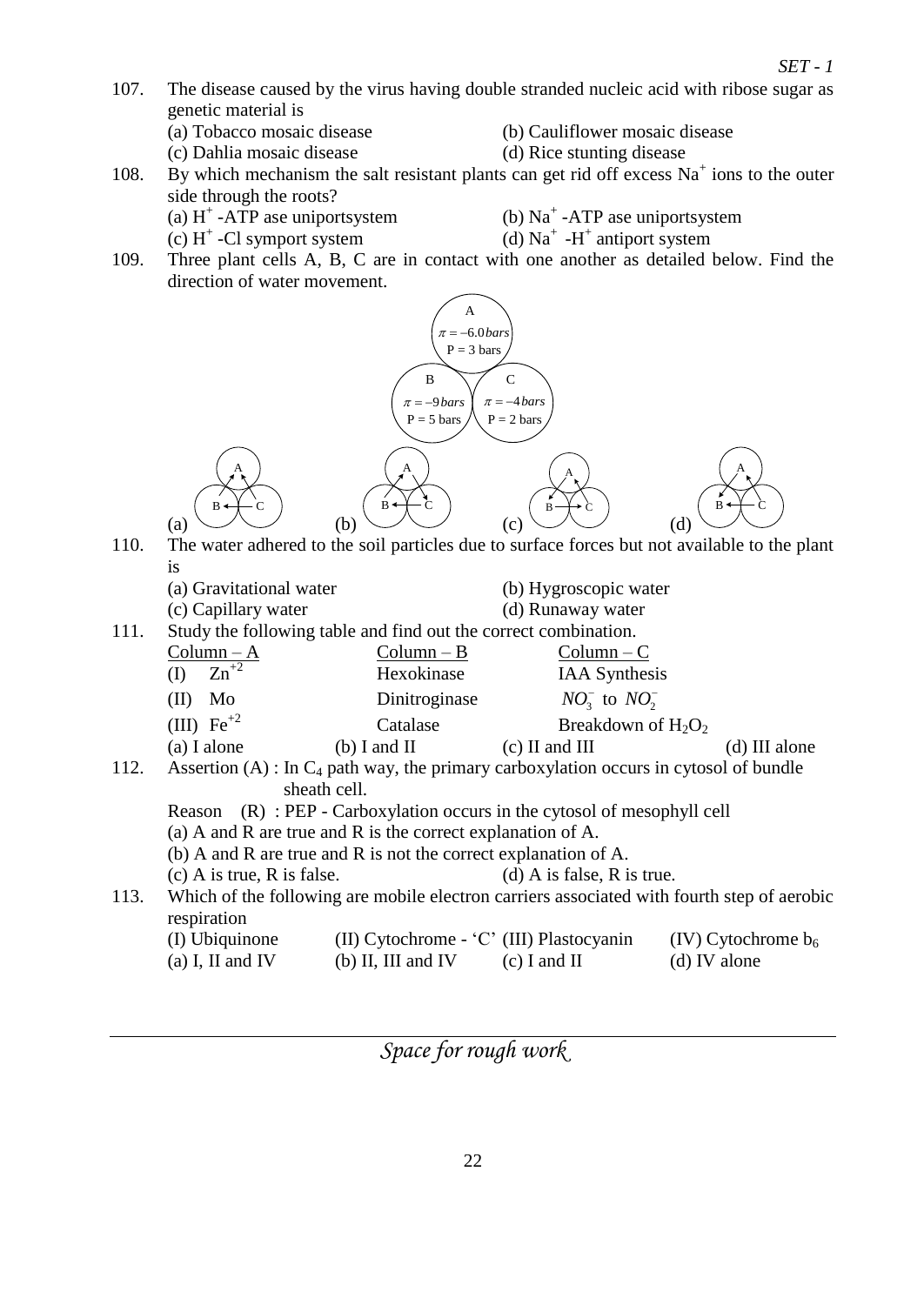|      |                                                           |                                                        |                                                                                      | $SET - 1$                                                                           |  |  |  |
|------|-----------------------------------------------------------|--------------------------------------------------------|--------------------------------------------------------------------------------------|-------------------------------------------------------------------------------------|--|--|--|
| 114. |                                                           |                                                        |                                                                                      | Ratio between the number of chl a molecules of both LHC - I and LHC - II and the    |  |  |  |
|      | number of chl b molecules of both LHC - I and LHC - II is |                                                        |                                                                                      |                                                                                     |  |  |  |
|      | (a) 1:1                                                   | $(b)$ 4:1                                              | $(c)$ 4:3                                                                            | (d) $3:4$                                                                           |  |  |  |
| 115. |                                                           | The central dogma of molecular biology was proposed by |                                                                                      |                                                                                     |  |  |  |
|      | (a) Sachs                                                 | $(b)$ Crick                                            | (c) Lederberg                                                                        | (d) Watson                                                                          |  |  |  |
| 116. |                                                           |                                                        | This is highly efficient auxin used in horticulture to induce roots on stem cuttings |                                                                                     |  |  |  |
|      | (a) IAA                                                   | $(b)$ PAA                                              | $(c)$ 2, 4, 5 - T                                                                    | $(d)$ IBA                                                                           |  |  |  |
| 117. |                                                           |                                                        | Large number of desirable characters can be incorporated in to a single variety by   |                                                                                     |  |  |  |
|      | (a) Mutational breeding                                   |                                                        | (b) Clonal selection                                                                 |                                                                                     |  |  |  |
|      | (c) Hybridization                                         |                                                        | (d) Pureline selection                                                               |                                                                                     |  |  |  |
| 118. |                                                           |                                                        | The common disadvantage among the algal, fungal and bacterial SCP is                 |                                                                                     |  |  |  |
|      | (a) Rate of growth is slow                                |                                                        | (b) Low cell density                                                                 |                                                                                     |  |  |  |
|      | (c) Risk of contamination                                 |                                                        | (d) Rich in RNA                                                                      |                                                                                     |  |  |  |
| 119. |                                                           |                                                        |                                                                                      | The DNA with following base sequence is treated with Eco RI. At how many places the |  |  |  |
|      | enzyme cuts the DNA.                                      |                                                        |                                                                                      |                                                                                     |  |  |  |
|      |                                                           | 5 <sup>1</sup> CGAATTCTGCTTAAGATAT3 <sup>1</sup>       |                                                                                      |                                                                                     |  |  |  |
|      |                                                           | 3 <sup>1</sup> GCTTAAGACGAATTCTATA5 <sup>1</sup>       |                                                                                      |                                                                                     |  |  |  |
|      | $(a)$ 3                                                   | $(b)$ 4                                                | $(c)$ 5                                                                              | $(d)$ 2                                                                             |  |  |  |
| 120. | Nutrition of Mushroom is                                  |                                                        |                                                                                      |                                                                                     |  |  |  |
|      | (I) Saprophyte                                            | (II) Symbiont                                          | (III) Parasite                                                                       | (IV) Autotroph                                                                      |  |  |  |
|      | The correct combination is                                |                                                        |                                                                                      |                                                                                     |  |  |  |
|      |                                                           |                                                        |                                                                                      | (a) I and II only (b) II and III only (c) I, II and IV only (d) I, II and III only  |  |  |  |

\*\*\*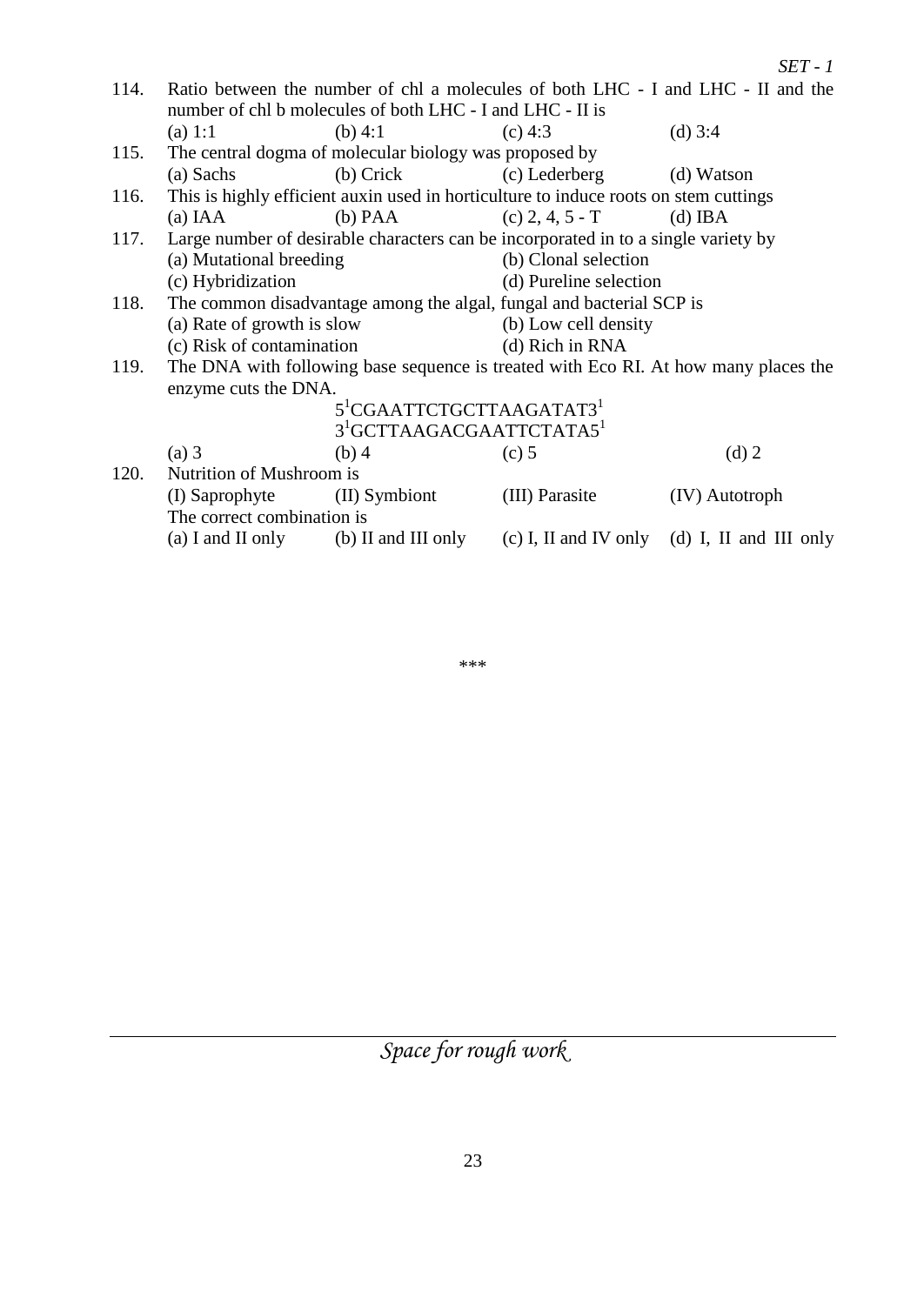*SET - 1*

**ZOOLOGY**

| 121. | fission is                                                               |                         |                                |               | In Vorticella conjugation, the number of individuals formed in the $3rd$ of post conjugation |         |                                                                        |                          |                                     |                 |                  |
|------|--------------------------------------------------------------------------|-------------------------|--------------------------------|---------------|----------------------------------------------------------------------------------------------|---------|------------------------------------------------------------------------|--------------------------|-------------------------------------|-----------------|------------------|
|      | (a) 8                                                                    |                         |                                | (b) 7         |                                                                                              | $(c)$ 4 |                                                                        |                          | $(d)$ 6                             |                 |                  |
| 122. |                                                                          |                         |                                |               | Herbivorous insect with piercing and sucking type of mouth parts                             |         |                                                                        |                          |                                     |                 |                  |
|      | (a) Cimex                                                                |                         |                                | (b) Pediculus |                                                                                              |         | (c) Kerrica lacca                                                      |                          |                                     | (d) Bombyx mori |                  |
| 123. |                                                                          |                         |                                |               | The spermatophores received during copulation are stored in this part in Pheretima           |         |                                                                        |                          |                                     |                 |                  |
|      | (a) Diverticulum of spermatheca                                          |                         |                                |               |                                                                                              |         |                                                                        |                          | (b) ampulla of spermatheca          |                 |                  |
|      | (c) Septal pouches                                                       |                         |                                |               |                                                                                              |         | (d) Prostate glands                                                    |                          |                                     |                 |                  |
| 124. | Choose correct combination                                               |                         |                                |               |                                                                                              |         |                                                                        |                          |                                     |                 |                  |
|      | (A) Calcarea - Trichimella larva                                         |                         |                                |               |                                                                                              |         |                                                                        |                          | (B) Scyphozoa – Ephyra larva        |                 |                  |
|      | (C) Turbellaria - Mullers larva                                          |                         |                                |               |                                                                                              |         |                                                                        |                          | (D) Siphonopoda – Trochophore larva |                 |                  |
|      | The correct combinations is                                              |                         |                                |               |                                                                                              |         |                                                                        |                          |                                     |                 |                  |
|      | (a) $A & D$                                                              |                         |                                | (b) $B & C$   |                                                                                              |         | $(c)$ B & D                                                            |                          |                                     | (d) A & C       |                  |
| 125. |                                                                          |                         |                                |               | Haploid motile stages of plasmodium that occur in its definite host are                      |         |                                                                        |                          |                                     |                 |                  |
|      | (a) Male gametes, Ookinete                                               |                         |                                |               |                                                                                              |         |                                                                        | (b) Sporozoites, Oocyst  |                                     |                 |                  |
|      | (c) Male gamete, Sporozoite                                              |                         |                                |               |                                                                                              |         |                                                                        | (d) Ookinete, Gametocyte |                                     |                 |                  |
| 126. |                                                                          |                         |                                |               | The response to external stimuli is quicker and more precise in this symmetry                |         |                                                                        |                          |                                     |                 |                  |
|      | (a) Radial                                                               |                         |                                | (b) Biradial  |                                                                                              |         | (c) Spherical                                                          |                          |                                     | (d) Bilateral   |                  |
| 127. | Match the following:                                                     |                         |                                |               |                                                                                              |         |                                                                        |                          |                                     |                 |                  |
|      | (A) Acidophils                                                           |                         |                                |               | (I) Inflammation                                                                             |         |                                                                        |                          |                                     |                 |                  |
|      | (B) Basophils                                                            |                         |                                |               | (II) Blood clotting                                                                          |         |                                                                        |                          |                                     |                 |                  |
|      | (C) Neutrophils                                                          |                         |                                |               | (III) Antibodies                                                                             |         |                                                                        |                          |                                     |                 |                  |
|      | (D) Plasma cells                                                         |                         |                                |               | (IV) Eosinophilia                                                                            |         |                                                                        |                          |                                     |                 |                  |
|      | (E) Thromobocytes                                                        |                         |                                |               | (V) Phagocytes                                                                               |         |                                                                        |                          |                                     |                 |                  |
|      | $\mathbf{A}$                                                             | B                       | $\mathsf{C}$                   | D             | E                                                                                            |         | $\mathbf{A}$                                                           | B                        | $\mathsf{C}$                        | D               | E                |
|      | (a) IV                                                                   | $\bf{I}$<br>$\mathbf I$ | $\boldsymbol{\mathrm{V}}$<br>V | $\mathbf{I}$  | III                                                                                          | (b)     | IV                                                                     | III                      | $\mathbf{I}$                        | $\mathbf I$     | V<br>$\mathbf I$ |
|      | $(c)$ IV                                                                 |                         |                                | III           | $\mathbf{I}$                                                                                 | (d)     | IV                                                                     | V                        | III                                 | $\mathbf{I}$    |                  |
| 128. |                                                                          |                         |                                |               | Blood from the septal nephridia of Pheretima is collected by                                 |         |                                                                        |                          | (b) Commissural blood vessel        |                 |                  |
|      | (a) Septo nephridial blood vessel<br>(c) Ventro tegumentary blood vessel |                         |                                |               |                                                                                              |         |                                                                        |                          | (d) Sub neural blood vessel         |                 |                  |
| 129. | Scolopidia are the units of                                              |                         |                                |               |                                                                                              |         |                                                                        |                          |                                     |                 |                  |
|      | (a) Ommatidia                                                            |                         |                                |               |                                                                                              |         |                                                                        |                          |                                     |                 |                  |
|      | (c) Mechanoreceptors                                                     |                         |                                |               |                                                                                              |         | (b) Chemoreceptors<br>(d) Thermoreceptors                              |                          |                                     |                 |                  |
| 130. |                                                                          |                         |                                |               |                                                                                              |         |                                                                        |                          |                                     |                 |                  |
|      | (a) Embryophore                                                          |                         |                                |               |                                                                                              |         | In the development of Taenia solium micromeres form<br>(b) Shell layer |                          |                                     |                 |                  |
|      | (c) Outer embryonic membrane                                             |                         |                                |               |                                                                                              |         | (d) Morula                                                             |                          |                                     |                 |                  |
| 131. | One horned Rhinoceros is protected at                                    |                         |                                |               |                                                                                              |         |                                                                        |                          |                                     |                 |                  |
|      |                                                                          |                         |                                |               | (a) Kanha – National park – Madhya Pradesh                                                   |         |                                                                        |                          |                                     |                 |                  |
|      | (b) Periyar – National park – Kerala                                     |                         |                                |               |                                                                                              |         |                                                                        |                          |                                     |                 |                  |
|      |                                                                          |                         |                                |               | (c) Khaziranga – National park – Assam                                                       |         |                                                                        |                          |                                     |                 |                  |
|      |                                                                          |                         |                                |               | (d) Nandadevi – National park – Uttarkhand                                                   |         |                                                                        |                          |                                     |                 |                  |
|      |                                                                          |                         |                                |               |                                                                                              |         |                                                                        |                          |                                     |                 |                  |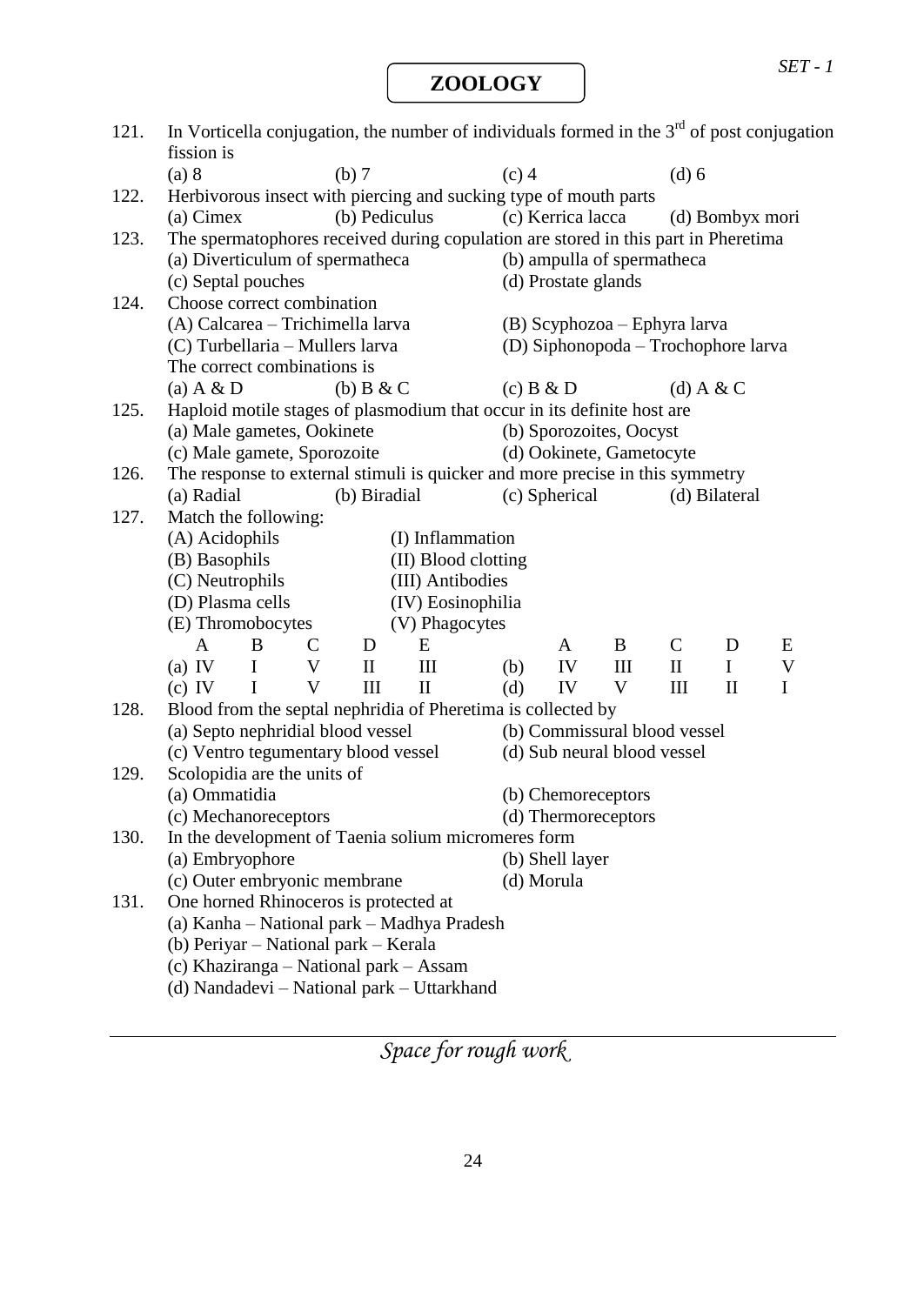| 132. | Sibling species are                                                                                          |                           |                              |                    |  |  |  |  |
|------|--------------------------------------------------------------------------------------------------------------|---------------------------|------------------------------|--------------------|--|--|--|--|
|      | (a) Morphologically similar and capable of interbreeding                                                     |                           |                              |                    |  |  |  |  |
|      | (b) Geographically isolated but capable of interbreeding                                                     |                           |                              |                    |  |  |  |  |
|      | (c) Reproductively isolated and morphologically similar                                                      |                           |                              |                    |  |  |  |  |
|      | (d) Morphologically alike but not reproductively isolated                                                    |                           |                              |                    |  |  |  |  |
| 133. |                                                                                                              |                           |                              |                    |  |  |  |  |
|      | Assertion (A): In Pheretima, rapid conduction of impulses occur through out the whole<br>length of the body. |                           |                              |                    |  |  |  |  |
|      | (R): Nervous system of pheretima has four giant axons along the ventral side of<br>Reason                    |                           |                              |                    |  |  |  |  |
|      | nerve cord.                                                                                                  |                           |                              |                    |  |  |  |  |
|      | (a) A and R are true and R is the correct explanation of A                                                   |                           |                              |                    |  |  |  |  |
|      | (b) A and R are true and R is not the correct explanation of $A$                                             |                           |                              |                    |  |  |  |  |
|      | $(c)$ A is true, R is false                                                                                  | (d) A is false, R is true |                              |                    |  |  |  |  |
| 134. | In cockroach, flexibility of the arthrodial membrane is due to absence of                                    |                           |                              |                    |  |  |  |  |
|      | (a) Sclerotised chitinous layer<br>(b) Chitinous cuticular layer                                             |                           |                              |                    |  |  |  |  |
|      | (c) Non-Chitinous layer<br>(d) Cement layer                                                                  |                           |                              |                    |  |  |  |  |
| 135. | The bacteria responsible for the conversion of nitrites into nitrates is                                     |                           |                              |                    |  |  |  |  |
|      | (a) Pseudomonas                                                                                              | (b) Closteridium          | (c) Nitrobacter              | (d) Nitrosomonas   |  |  |  |  |
| 136. | Choose the correct combinations                                                                              |                           |                              |                    |  |  |  |  |
|      | Animal                                                                                                       | Character                 | Group                        |                    |  |  |  |  |
|      | (A) Echinocardium                                                                                            | Aristotle's lantern       | Echinoidea                   |                    |  |  |  |  |
|      | (B) Pecten                                                                                                   | Radula                    |                              | Lamellibranchiata  |  |  |  |  |
|      | (C) Aphrodite                                                                                                | Parapodia                 | Polychaeta                   |                    |  |  |  |  |
|      | (D) Limulus                                                                                                  | Book gills                | Xiphosura                    |                    |  |  |  |  |
|      | (a) All are correct                                                                                          | (b) All except B          | $(c)$ All except C           | $(d)$ C, D only    |  |  |  |  |
| 137. | The site for ATpase activity in a cilium are                                                                 |                           |                              |                    |  |  |  |  |
|      | (a) Myosin heads                                                                                             | (b) Dynein arms           | (c) Microtubules             | (d) Central Sheath |  |  |  |  |
| 138. | The character of annelids with fixed number of segments have                                                 |                           |                              |                    |  |  |  |  |
|      | (a) Botryoidal tissue                                                                                        |                           | (b) Unisexual animals        |                    |  |  |  |  |
|      | (c) Trochophore larva                                                                                        |                           | (d) Gonoducts absent         |                    |  |  |  |  |
| 139. | Which of the following is related to secondary amoebiasis                                                    |                           |                              |                    |  |  |  |  |
|      | (a) Amoebic dysentery (b) Amoebic hepatitis<br>(c) Peritonitis<br>(d) Appendicitis                           |                           |                              |                    |  |  |  |  |
| 140. | Photochemical smog pollution does not contain                                                                |                           |                              |                    |  |  |  |  |
|      | (a) Nitrogen dioxide (b) Ozone (c) Carbon dioxide (d) PAN                                                    |                           |                              |                    |  |  |  |  |
| 141. | Assertion (A): Heart sound 'lubb' is caused during ventricular systole of cardiac cycle                      |                           |                              |                    |  |  |  |  |
|      | (R): Closure of Artrio ventricular valves occur, when ventricular pressure falls<br>Reason                   |                           |                              |                    |  |  |  |  |
|      | below the atrial pressure                                                                                    |                           |                              |                    |  |  |  |  |
|      | (a) A and R are true and R is the correct explanation of A                                                   |                           |                              |                    |  |  |  |  |
|      | (b) A and R are true and R is not the correct explanation of A                                               |                           |                              |                    |  |  |  |  |
|      | $(c)$ A is true, R is false                                                                                  |                           | $(d)$ A is false, R is true  |                    |  |  |  |  |
| 142. | The pathogen for chronic respiratory desease in poultry birds is                                             |                           |                              |                    |  |  |  |  |
|      | (a) Paramyxo virus                                                                                           |                           | (b) Oidium albicans          |                    |  |  |  |  |
|      | (c) Pasteurella avicida                                                                                      |                           | (d) Mycoplasma gallisepticum |                    |  |  |  |  |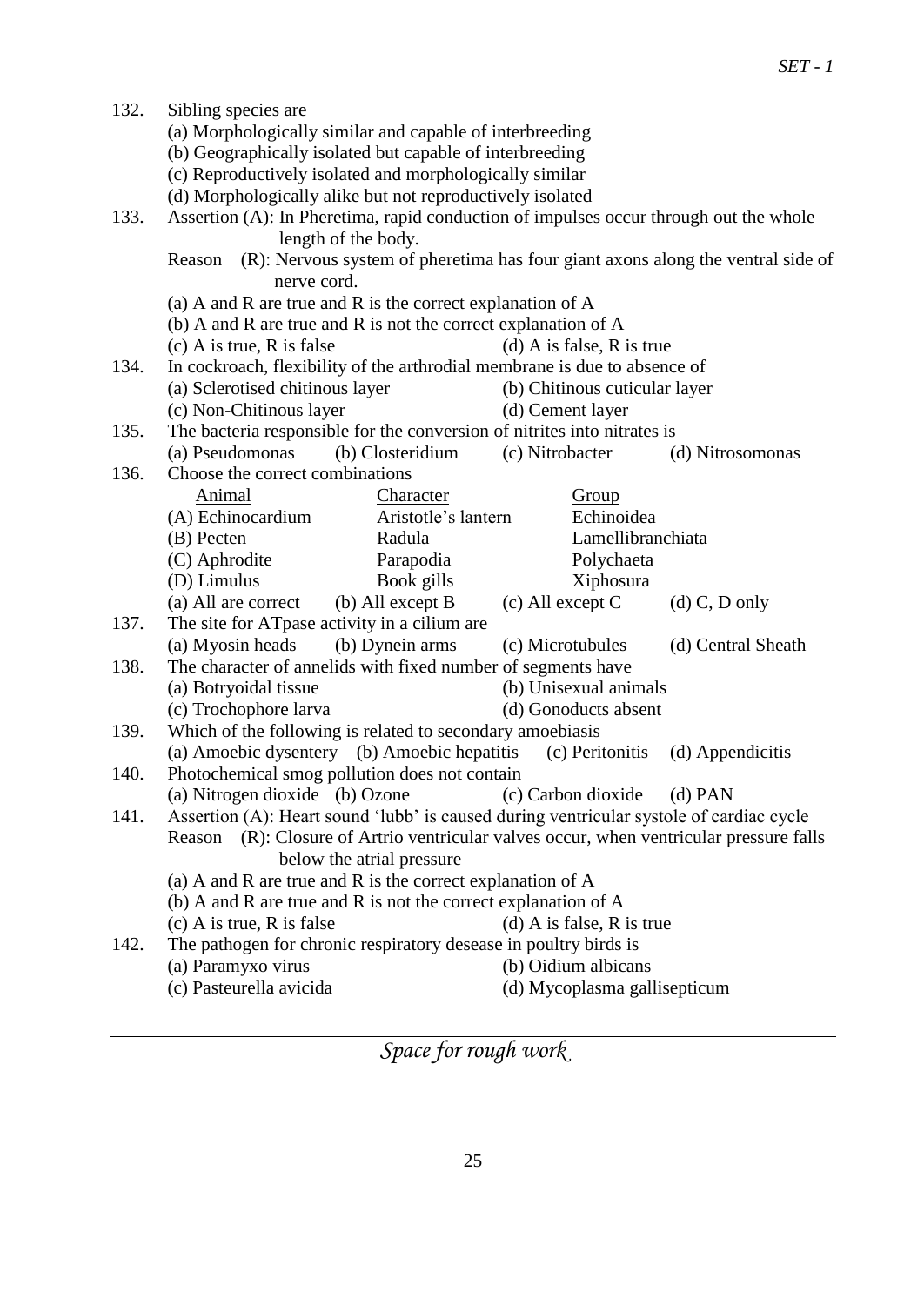| 143. | During propagation of nerve impulse both $Na+$ activation and inactivation gates are<br>opened in |                                                                                           |               |                     |                        |                   |                              |                   |     |               |                                                                                     |                   |  |  |
|------|---------------------------------------------------------------------------------------------------|-------------------------------------------------------------------------------------------|---------------|---------------------|------------------------|-------------------|------------------------------|-------------------|-----|---------------|-------------------------------------------------------------------------------------|-------------------|--|--|
|      | (a) Depolarising phase                                                                            |                                                                                           |               |                     | (b) Repolarising phase |                   |                              |                   |     |               |                                                                                     |                   |  |  |
|      |                                                                                                   | (c) Hyperpolarising phase                                                                 |               |                     |                        | (d) Resting phase |                              |                   |     |               |                                                                                     |                   |  |  |
| 144. | The substance in primary urine which is not reabsorbed in any part of nephron                     |                                                                                           |               |                     |                        |                   |                              |                   |     |               |                                                                                     |                   |  |  |
|      | (b) Creatinine<br>(a) Urea                                                                        |                                                                                           |               |                     |                        |                   | (c) Glucose                  |                   |     | (d) Uric acid |                                                                                     |                   |  |  |
| 145. | Arrange the following events that occur after copulation in sequence                              |                                                                                           |               |                     |                        |                   |                              |                   |     |               |                                                                                     |                   |  |  |
|      | (A) Delamination (B) Amphimixis                                                                   |                                                                                           |               |                     |                        |                   | (C) Compaction               |                   |     |               | (D) Implantation                                                                    |                   |  |  |
|      | (E) Capacitation                                                                                  |                                                                                           |               | (F) Involution      |                        |                   |                              |                   |     |               |                                                                                     |                   |  |  |
|      |                                                                                                   |                                                                                           |               |                     |                        |                   |                              |                   |     |               | (a) B, E, C, D, A, F (b) E, B, A, D, C, F (c) E, B, C, D, A, F (d) E, B, C, F, A, D |                   |  |  |
| 146. | Match the following:                                                                              |                                                                                           |               |                     |                        |                   |                              |                   |     |               |                                                                                     |                   |  |  |
|      | (A) Odontoid process (I) Dentary                                                                  |                                                                                           |               |                     |                        |                   |                              |                   |     |               |                                                                                     |                   |  |  |
|      | (B) Mastoid process (II) Axis                                                                     |                                                                                           |               |                     |                        |                   |                              |                   |     |               |                                                                                     |                   |  |  |
|      | (C) Coronoid process (III) Scapula                                                                |                                                                                           |               |                     |                        |                   |                              |                   |     |               |                                                                                     |                   |  |  |
|      | (D) Acromion process (IV) Periotic                                                                |                                                                                           |               |                     |                        |                   |                              |                   |     |               |                                                                                     |                   |  |  |
|      | $\mathbf{A}$                                                                                      | B                                                                                         | $\mathcal{C}$ | D                   |                        |                   |                              | A                 | B   | $\mathsf{C}$  |                                                                                     | D                 |  |  |
|      | $(a)$ III                                                                                         | $\mathbf{I}$                                                                              | $\mathbf I$   | IV                  |                        |                   | (b)                          | IV                | III | $\mathbf{I}$  |                                                                                     | $\mathbf I$       |  |  |
|      | $(c)$ II                                                                                          | $\mathbf{I}$                                                                              | III           | IV                  |                        |                   | (d)                          | $\mathbf{I}$      | IV  | $\mathbf I$   |                                                                                     | III               |  |  |
| 147. | Autosomal recessive haemophilia is due to deficiency                                              |                                                                                           |               |                     |                        |                   |                              |                   |     |               |                                                                                     |                   |  |  |
|      | (a) Anti haemoglobin globin                                                                       |                                                                                           |               |                     |                        |                   | (b) Thrombokinase            |                   |     |               |                                                                                     |                   |  |  |
|      |                                                                                                   | (c) Plasma thromboplastin antecedent                                                      |               |                     |                        |                   | (d) Fibrinogen               |                   |     |               |                                                                                     |                   |  |  |
| 148. | Read the following                                                                                |                                                                                           |               |                     |                        |                   |                              |                   |     |               |                                                                                     |                   |  |  |
|      | (A) Hexagonal vertebrals                                                                          |                                                                                           |               |                     |                        |                   | (B) Dorsal scales are keeled |                   |     |               |                                                                                     |                   |  |  |
|      | (C) Arrow mark on head                                                                            |                                                                                           |               |                     | (D) Cuneate plate      |                   |                              |                   |     |               |                                                                                     |                   |  |  |
|      | (E) Single row of sub caudals                                                                     |                                                                                           |               |                     |                        |                   |                              |                   |     |               |                                                                                     |                   |  |  |
|      | Identify the characters of Echis                                                                  |                                                                                           |               |                     |                        |                   |                              |                   |     |               |                                                                                     |                   |  |  |
|      | $(a)$ ACE                                                                                         |                                                                                           |               | $(b)$ BCE           |                        |                   | $(c)$ DCE                    |                   |     | $(d)$ ABC     |                                                                                     |                   |  |  |
| 149. | The excretory organs in Assymmetron                                                               |                                                                                           |               |                     |                        |                   |                              |                   |     |               |                                                                                     |                   |  |  |
|      | (a) Solenocytes<br>(b) Podocytes<br>(c) Flame cells (d) Kidney                                    |                                                                                           |               |                     |                        |                   |                              |                   |     |               |                                                                                     |                   |  |  |
| 150. | Which of the following has three – lobed diphycercal tail and is considered as living             |                                                                                           |               |                     |                        |                   |                              |                   |     |               |                                                                                     |                   |  |  |
|      | fossil                                                                                            |                                                                                           |               |                     |                        |                   |                              |                   |     |               |                                                                                     |                   |  |  |
|      | (a) Protopterus                                                                                   |                                                                                           |               | (b) Climatius       |                        |                   |                              | (c) Hippocampus   |     |               |                                                                                     | (d) Latimeria     |  |  |
| 151. | A population of 100 moths show genotypic frequencies of wing color $AA = 0.16$ ,                  |                                                                                           |               |                     |                        |                   |                              |                   |     |               |                                                                                     |                   |  |  |
|      |                                                                                                   | $aa = 0.36$ and $Aa = 0.48$ what is the allelic frequency of alleles A and a respectively |               |                     |                        |                   |                              |                   |     |               |                                                                                     |                   |  |  |
|      | $(a) 0.4$ and 0.6                                                                                 |                                                                                           |               | (b) $0.6$ and $0.4$ |                        |                   |                              | $(c)$ 0.3 and 0.7 |     |               |                                                                                     | $(d)$ 0.7 and 0.3 |  |  |
| 152. | In striated muscles T-tubules are present at A-I junctions in                                     |                                                                                           |               |                     |                        |                   |                              |                   |     |               |                                                                                     |                   |  |  |
|      | (a) Reptiles                                                                                      |                                                                                           |               | $(b)$ Aves          |                        |                   |                              | (c) Amphibians    |     |               |                                                                                     | (d) Mammals       |  |  |
|      |                                                                                                   |                                                                                           |               |                     |                        |                   |                              |                   |     |               |                                                                                     |                   |  |  |